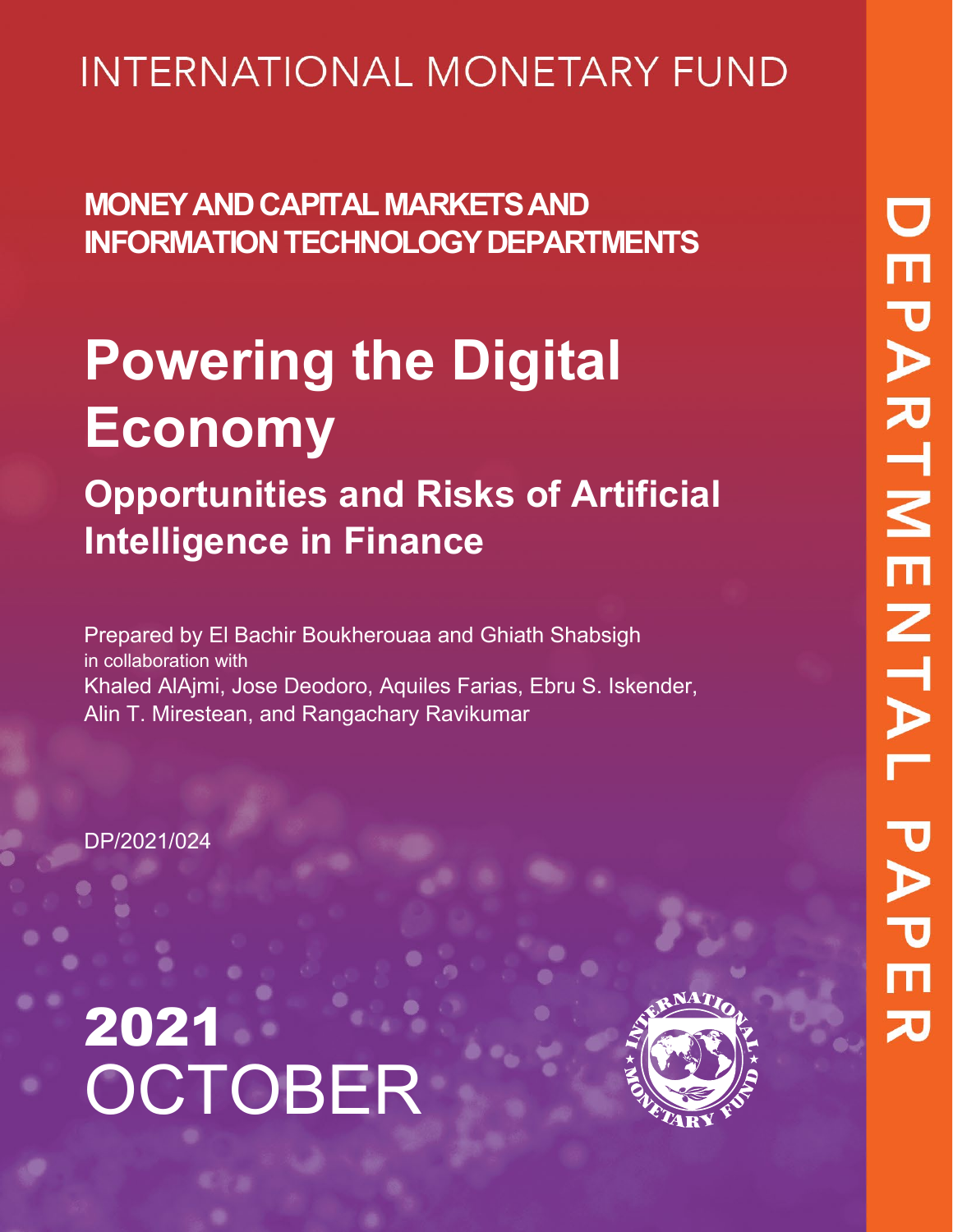# **INTERNATIONAL MONETARY FUND**

# **MONEY AND CAPITAL MARKETS AND INFORMATION TECHNOLOGY DEPARTMENTS**

**DEPARTMENTAL PAPERS**

# **Powering the Digital Economy**

Opportunities and Risks of Artificial Intelligence in Finance

Prepared by El Bachir Boukherouaa and Ghiath Shabsigh in collaboration with Khaled AlAjmi, Jose Deodoro, Aquiles Farias, Ebru S. Iskender, Alin T. Mirestean, and Rangachary Ravikumar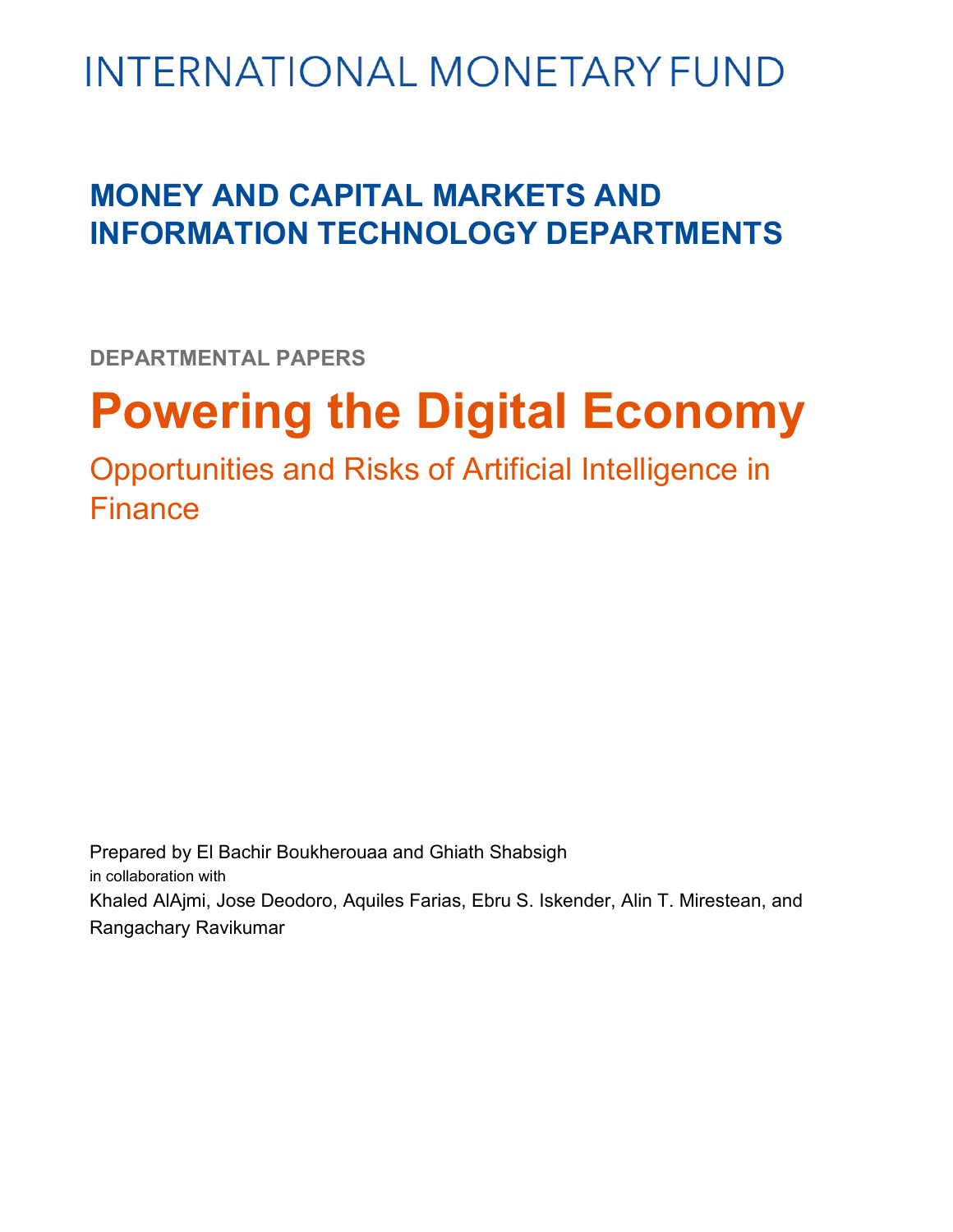#### Copyright© 2021 International Monetary Fund

Powering the Digital Economy: Opportunities and Risks of Artificial Intelligence in Finance

DP/2021/024

Authors: El Bachir Boukherouaa and Ghiath Shabsigh

in collaboration with

Khaled AlAjmi, Jose Deodoro, Aquiles Farias, Ebru S. Iskender, Alin T. Mirestean, and Rangachary Ravikumar<sup>[1](#page-2-0)</sup>

### **Cataloging-in-Publication Data IMF Library**

Names: Boukherouaa, El Bachir. | Shabsigh, Ghiath. | AlAjmi, Khaled. | Deodoro, Jose. | Farias, Aquiles. | Iskender, Ebru S. | Mirestean, Alin. | Ravikumar, Rangachary. | International Monetary Fund, publisher.

Title: Powering the digital economy : opportunities and risks of artificial intelligence in finance / prepared by El Bachir Boukherouaa and Ghiath Shabsigh in collaboration with Khaled AlAjmi, Jose Deodoro, Aquiles Farias, Ebru S. Iskender,

Alin T. Mirestean, and Rangachary Ravikumar.

Description: Washington, DC : International Monetary Fund, 2021. | 2021 September. | Departmental paper series. | Includes bibliographical references.

Identifiers: ISBN 9781589063952 (paper)

Subjects: LCSH: Artificial intelligence—Economic aspects. | Machine learning —Economic aspects. | Financial services industry—Technological innovations.

Classification: LCC HC79.I55 B68 2021

| <b>ISBN</b>                 | 978-1-59806-395-2 (Paper)                                                                                                                                          |  |
|-----------------------------|--------------------------------------------------------------------------------------------------------------------------------------------------------------------|--|
| JEL Classification Numbers: | C40, C510, C550, E17, G21, G23, G280, O310, O330                                                                                                                   |  |
| Keywords:                   | Artificial Intelligence, Machine Learning, Financial Stability,<br>Embedded Bias, Financial Regulation, Cybersecurity, Risk<br>Management, Data Privacy            |  |
| Author's F-Mail Address:    | GShabsigh@imf.org; EBoukherouaa@imf.org; KAIAjmi@imf.org;<br>JDeodoro@imf.org; AFarias@imf.org; ESonbullskender@imf.org;<br>AMirestean@imf.org; RRavikumar@imf.org |  |

The Departmental Paper Series presents research by IMF staff on issues of broad regional or cross-country interest. The views expressed in this paper are those of the author(s) and do not necessarily represent the views of the IMF, its Executive Board, or IMF management.

> Publication orders may be placed online or through the mail: International Monetary Fund, Publication Services P.O. Box 92780, Washington, DC 20090, USA T. +(1) 202.623.7430 publications@imf.org IMFbookstore.org elibrary.IMF.org

<span id="page-2-0"></span><sup>1</sup> We are grateful to Aditya Narain and other IMF colleagues for valuable comments, and to Javier Chang for production support.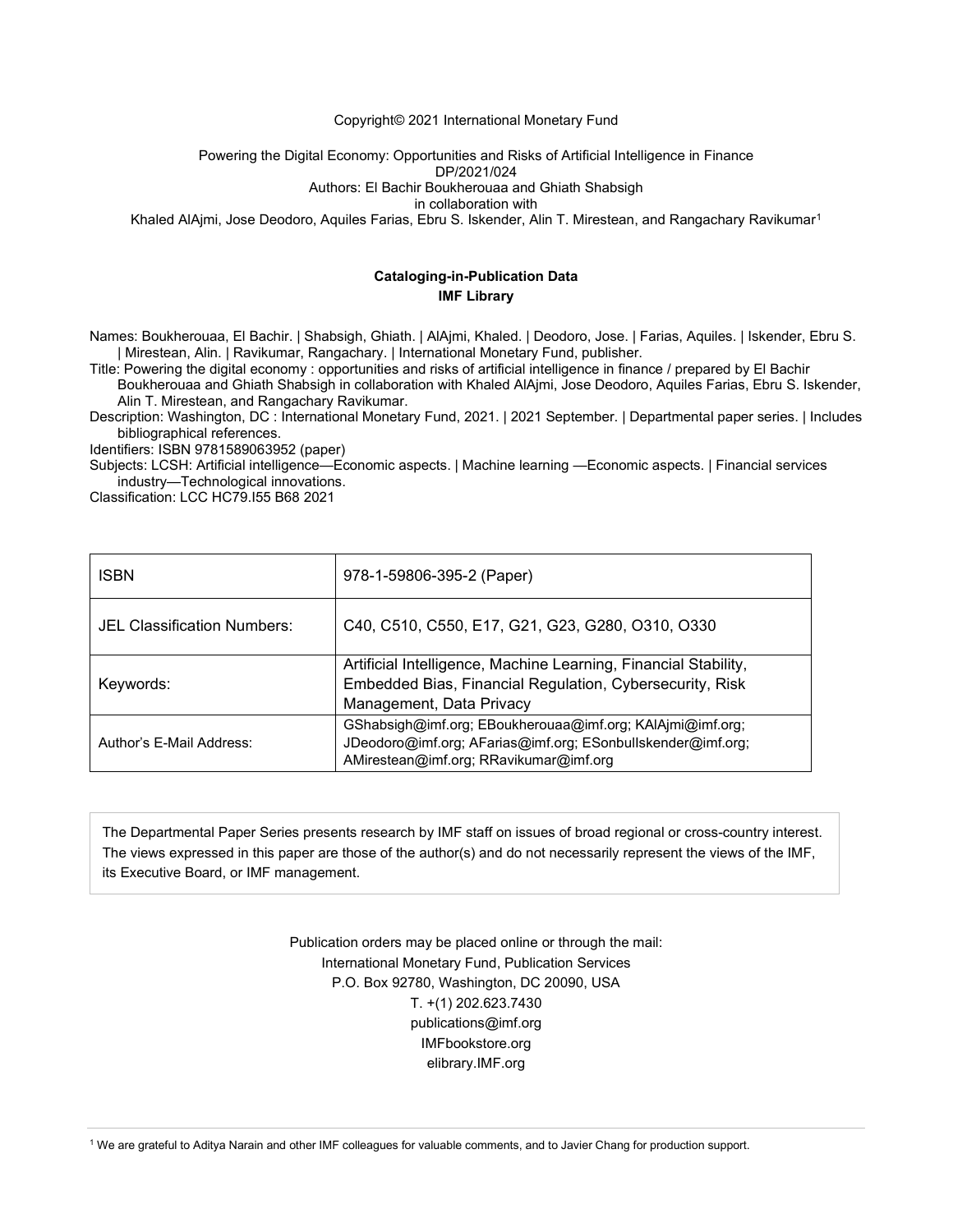# Executive Summary

This paper discusses the impact of the rapid adoption of artificial intelligence (AI) and machine learning (ML) in the financial sector. It highlights the benefits these technologies bring in terms of financial deepening and efficiency, while raising concerns about its potential in widening the digital divide between advanced and developing economies. The paper advances the discussion on the impact of this technology by distilling and categorizing the unique risks that it could pose to the integrity and stability of the financial system, policy challenges, and potential regulatory approaches. The evolving nature of this technology and its application in finance means that the full extent of its strengths and weaknesses is yet to be fully understood. Given the risk of unexpected pitfalls, countries will need to strengthen prudential oversight.

AI and ML are technologies with the potential for enormous societal and economic impact, bringing new opportunities and benefits. Recent technological advances in computing and data storage power, big data, and the digital economy are facilitating rapid AI/ML deployment in a wide range of sectors, including finance. The COVID-19 crisis has accelerated the adoption of these systems due to the increased use of digital channels.

AI/ML systems are changing the financial sector landscape. Competitive pressures are fueling rapid adoption of AI/ML in the financial sector by facilitating gains in efficiency and cost savings, reshaping client interfaces, enhancing forecasting accuracy, and improving risk management and compliance. AI/ML systems also offer the potential to strengthen prudential oversight and to equip central banks with new tools to pursue their monetary and macroprudential mandates.

These advances, however, are creating new concerns arising from risks inherent in the technology and its application in the financial sector. Concerns include a number of issues, such as embedded bias in AI/ML systems, the opaqueness of their outcomes, and their robustness (particularly with respect to cyber threats and privacy). Furthermore, the technology is bringing new sources and transmission channels of systemic risks, including greater homogeneity in risk assessments and credit decisions and rising interconnectedness that could quickly amplify shocks.

AI/ML in finance should be broadly welcome, together with preparations to capture their benefits and mitigate potential risks to the financial system's integrity and safety. Preparations include strengthening the capacity and monitoring frameworks of oversight authorities, engaging stakeholders to identify possible risks and remedial regulatory actions, updating relevant legal and regulatory, and expanding consumer education. It is important that these actions are taken in the context of national AI strategies and involve all relevant public and private bodies.

Cooperation and knowledge sharing at the regional and international level is becoming increasingly important. This would allow for the coordination of actions to support the safe deployment of AI/ML systems and the sharing of experiences and knowledge. Cooperation will be particularly important to ensure that less-developed economies share the benefits.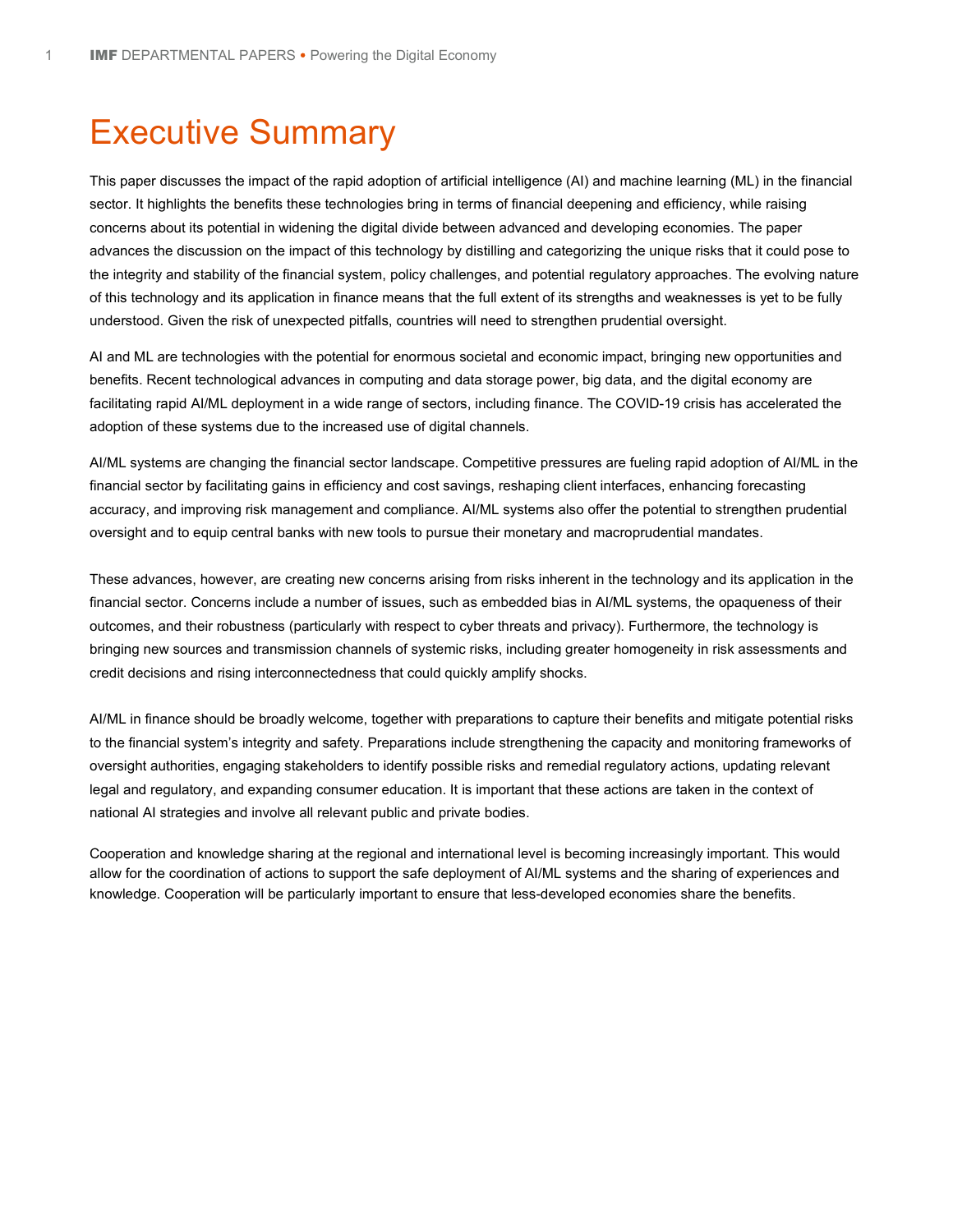# **Contents**

| <b>Executive Summary</b> |  |  |
|--------------------------|--|--|
|                          |  |  |
|                          |  |  |
|                          |  |  |
|                          |  |  |
|                          |  |  |
|                          |  |  |
|                          |  |  |
|                          |  |  |
|                          |  |  |
|                          |  |  |
|                          |  |  |
|                          |  |  |
|                          |  |  |
|                          |  |  |
|                          |  |  |
|                          |  |  |
| <b>Annexes</b>           |  |  |
|                          |  |  |
|                          |  |  |
|                          |  |  |
|                          |  |  |
| <b>BOXES</b>             |  |  |
|                          |  |  |
|                          |  |  |
|                          |  |  |
|                          |  |  |
|                          |  |  |
|                          |  |  |
|                          |  |  |
|                          |  |  |

### **FIGURES**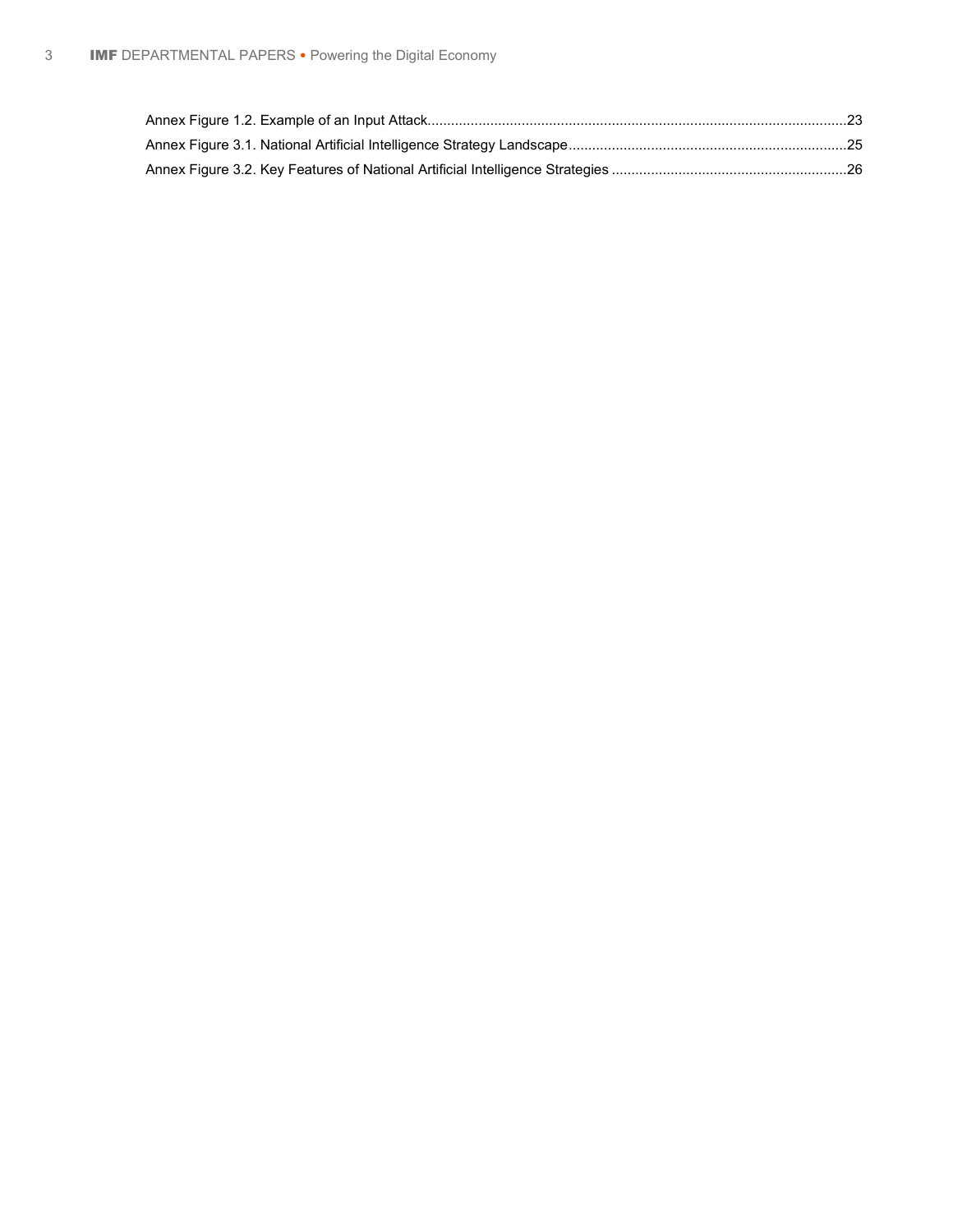# Acronyms and Abbreviations

| AI         | Artificial Intelligence                                    |  |  |
|------------|------------------------------------------------------------|--|--|
| AML/CFT    | Anti-Money Laundering/Combating the Financing of Terrorism |  |  |
| Fintech    | <b>Financial Technology</b>                                |  |  |
| ML         | Machine Learning                                           |  |  |
| <b>NLO</b> | Natural Language Processing                                |  |  |
| OECD       | Organisation for Economic Co-operation and Development     |  |  |
| Regtech    | Regulatory Technology                                      |  |  |
| Suptech    | Supervisory Technology                                     |  |  |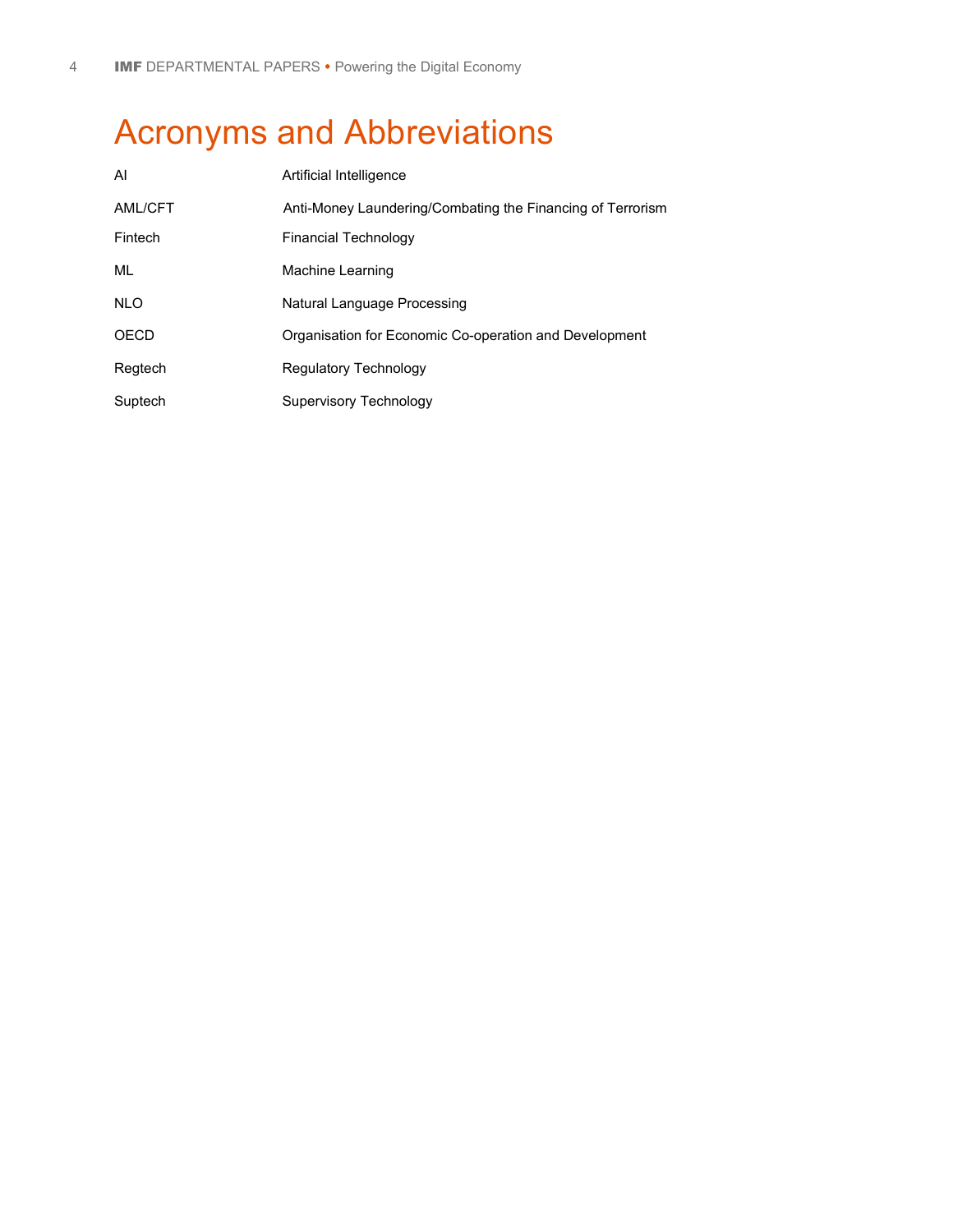# 1. Introduction

This paper explores the use of artificial intelligence (AI) and machine learning (ML) in the financial sector and the resultant policy implications.<sup>[1](#page-7-0)</sup> It provides a nontechnical background on the evolution and capabilities of AI/ML systems, their deployment and use cases in the financial sector, and the new challenges they present to financial sector policymakers.

AI/ML systems have made major advances over the past decade. Although the development of a machine with the capacity to understand or learn any intellectual task that a human being performs is not within immediate grasp, today's AI systems can perform quite well tasks that are well defined and normally require human intelligence. The learning process, a critical component of most AI systems, takes the form of ML, which relies on mathematics, statistics, and decision theory. Advances in ML and especially in deep learning algorithms are responsible for most of the recent achievements, such as self-driving cars, digital assistants, and facial recognition.<sup>[2](#page-7-1)</sup>

The financial sector, led by financial technology (fintech) companies, has been rapidly increasing the use of AI/ML systems (Box 1). Recent adoption by the financial sector of technological advances, such as big data and cloud computing, coupled with the expansion of the digital economy, made the effective deployment of AI/ML systems possible. A recent survey of financial institutions (WEF 2020) shows that 77 percent of all respondents anticipate that AI will be of high or very high overall importance to their businesses within two years. McKinsey (2020a) estimates the potential value of AI in the banking sector to reach \$1 trillion.

AI/ML capabilities are transforming the financial sector.<sup>[3](#page-7-2)</sup> AI/ML systems are reshaping client experiences, including communication with financial service providers (for example, chat bots), investing (for example, robo-advisor), borrowing (for example, automated mortgage underwriting), and identity verification (for example, image recognition). They are also transforming the operations of financial institutions, providing significant cost savings by automating processes, using predictive analytics for better product offerings, and providing more effective risk and fraud management processes and regulatory compliance. Finally, AI/ML systems provide central banks and prudential oversight authorities with new tools to improve systemic risk surveillance and strengthen prudential oversight.

The COVID-19 pandemic has further increased the appetite for AI/ML adoption in the financial sector. BoE (2020) and McKinsey (2020b) find that a considerable number of financial institutions expect AI/ML to play a bigger role after the pandemic. Key growth areas include customer relationship and risk management. Banks are exploring ways to leverage their experience of using AI/ML to handle the high volume of loan applications during the pandemic to improve their underwriting process and fraud detection. Similarly, supervisors relying on off-site intensive supervision activities during the pandemic could further explore AI/ML-supported tools and processes in the postpandemic era.

The rapid progress in AI/ML development could deepen the digital divide between advanced and developing economies. AI/ML deployment, and the resulting benefits, have been concentrated largely in advanced economies and a few emerging markets. These technologies could also bring significant benefits to developing economies, including enhanced access to credit by reducing the cost of credit risk assessments, particularly in countries that do not have an established credit registry (Sy and others 2019). However, these economies are falling behind, lacking

<span id="page-7-0"></span><sup>1</sup> Following the Oxford Dictionary, AI is defined as the theory and development of systems able to perform intellectual tasks that usually require human intelligence. ML is the learning component of an AI system, and is defined as the process that uses experience, algorithms, and some performance criterion to get better at performing a specified task. Given that AI and ML heavily overlap and that most statements in this paper hold true for both concepts, the terms are often used as a pair (AI/ML). 2 See Annex 1 for more details.

<span id="page-7-2"></span><span id="page-7-1"></span>3 This includes revenue gains and cost savings.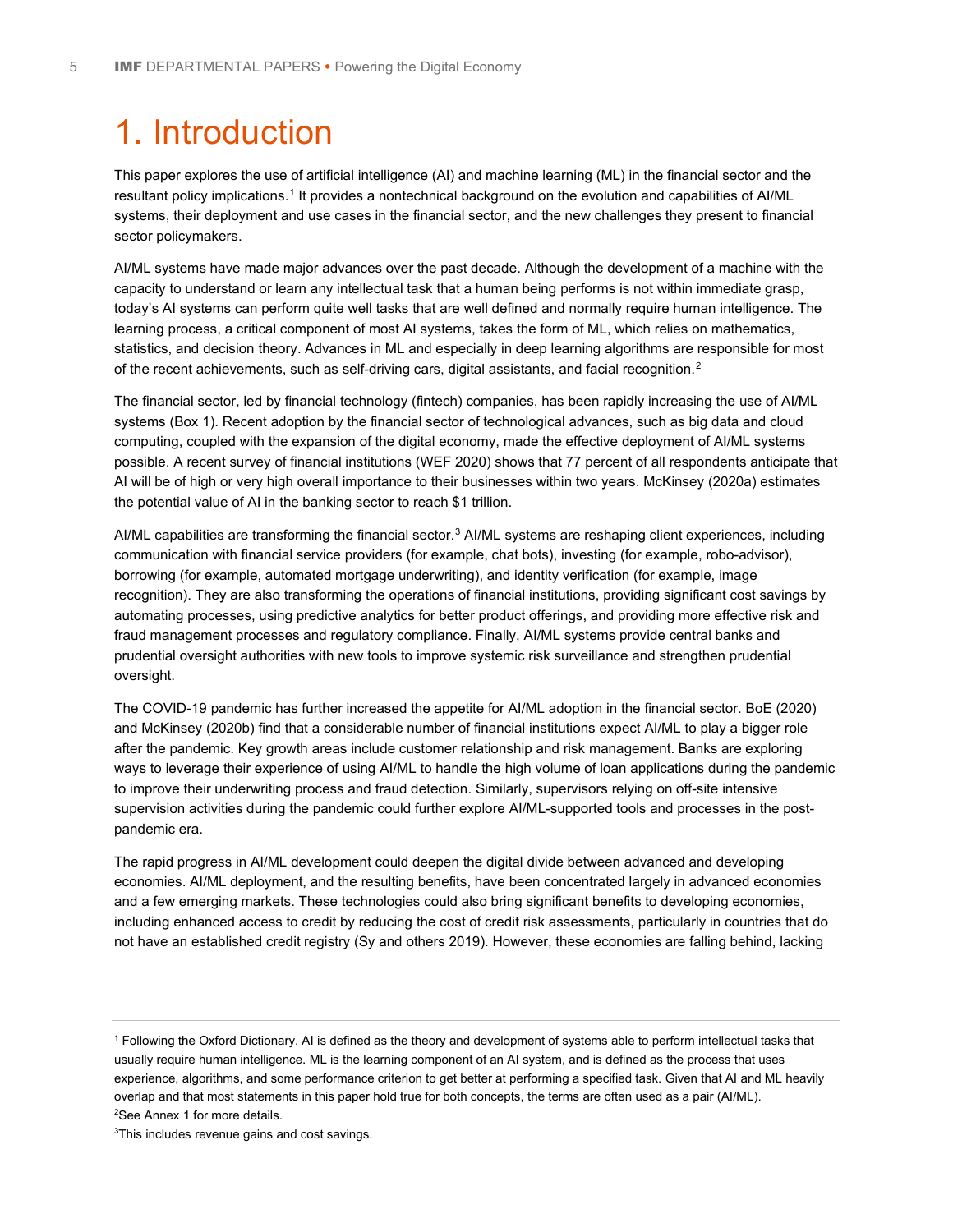the necessary investment, access to research, and human capital.<sup>[4](#page-8-0)</sup> Bridging this gap will require developing a digitalfriendly policy framework anchored around four broad policy pillars: investing in infrastructure; investing in policies for a supportive business environment; investing in skills; and investing in risk management frameworks (IMF 2020).

Cooperation among countries and between the private and public sectors could help mitigate the risk of a widening digital divide. So far, global initiatives—including the development of principles to mitigate ethical risks associated with AI (UNESCO 2021; OECD 2019), calls for cooperation on investing in digital infrastructure (see, for example, Google and International Finance Corporation (2020)), and the provision of access to research in low-income countries (see, for example, AI4Good.org)—have been limited. Multilateral organizations could play an important role in transferring knowledge, raising investments, building capacity, and facilitating a peer-learning approach to guide digital policy efforts in developing economies. Similarly, the membership in several intergovernmental working groups on AI (such as the Global Partnership on Artificial Intelligence and the OECD Network of Experts on AI, among others) could be expanded to include less-developed economies.

AI/ML adoption in the financial sector is bringing new unique risks and challenges that need to be addressed to ensure financial stability. AI/ML-based decisions made by financial institutions may not be easily explainable and could potentially be biased. AI/ML adoption brings in new unique cyber risks and privacy concerns. Financial stability issues could also arise with respect to the robustness of the AI/ML algorithms in the face of structural shifts and increased interconnectedness through widespread reliance on few AI/ML service providers. Chapter 2 explores the adoption of AI/ML in the financial sector and possible associated risks, Chapter 3 discusses related policy concerns, and Chapter 4 provides some conclusions.

#### **Box 1. Artificial Intelligence and Machine Learning Capabilities**

- *Forecasting.* Machine learning algorithms are used for forecasting and benefit from using large data sets. They usually perform better than traditional statistical or econometric models.<sup>1</sup> In the financial sector, this is used in such areas as credit risk scoring, economic and financial variables forecasting, risk management, and so on.
- *Natural language processing.* Artificial intelligence systems can communicate by understanding and generating human language. Boosted by deep learning and statistical models, natural language processing has been used in the financial sector in such applications as chat bots, contract reviewing, and report generation.
- *Image recognition.* Facial and signature recognition is being used by some financial institutions and financial technology companies to assist with carrying out certain anti-money laundering/combating the financing of terrorism (AML/CFT) requirements (for example, the identification and verification of customers for customer due diligence process), and for strengthening systems security.
- *Anomaly detection.* Classification algorithms can be applied to detect rare items, outliers, or anomalous data. In the financial sector, insider trading, credit card and insurance fraud detection, and AML/CFT are some of the applications that leverage this capability (Chandola, Banerjee, and Kumar 2009).

<span id="page-8-0"></span>4 See Alonso and others (2020) for a broader discussion about possible implications of AI on developing economies. In particular, the paper finds that the new technology risks widening the gap between rich and poor countries by shifting more investment to advanced economies where automation is already established, with negative consequences for jobs in developing economies.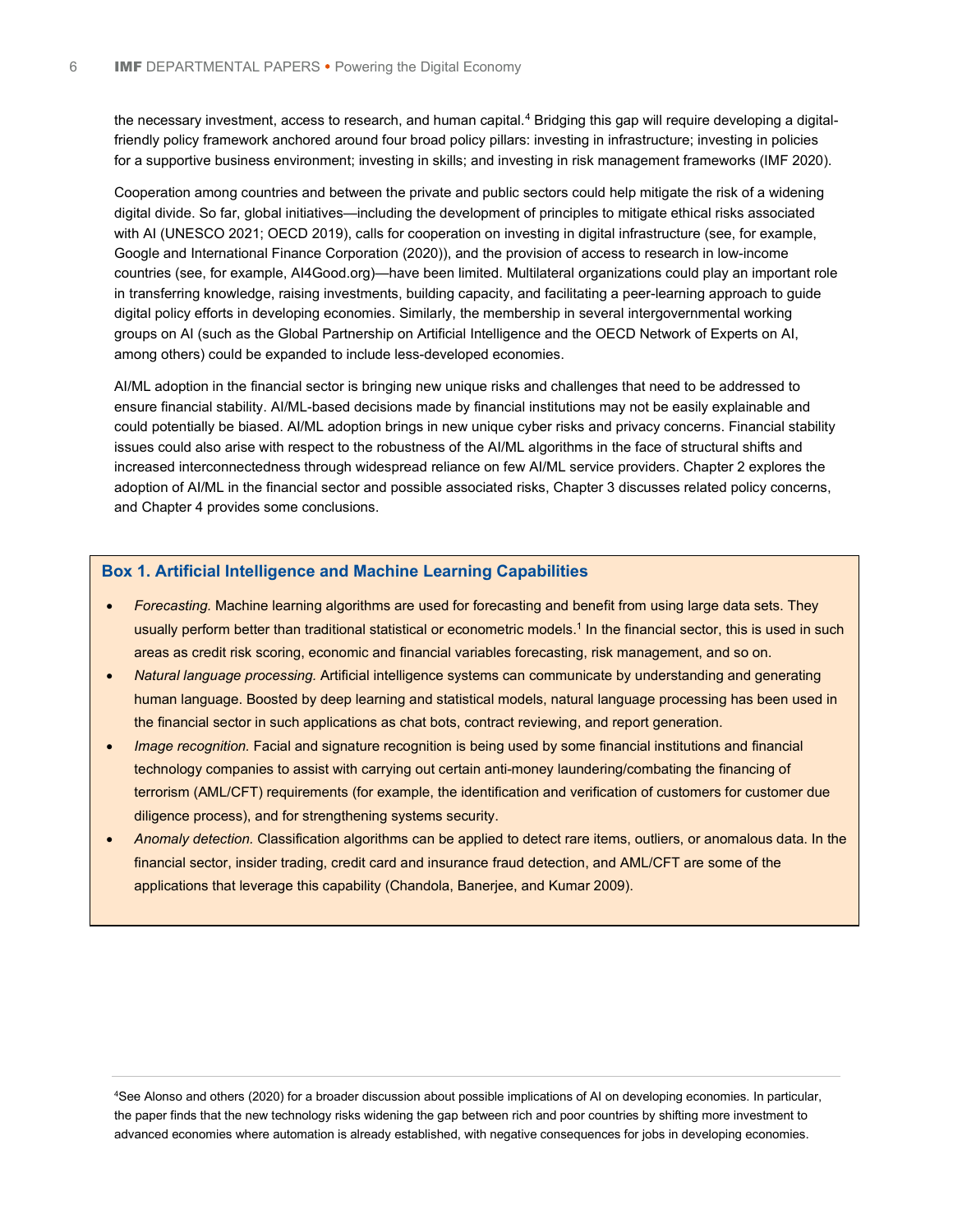# 2. Artificial Intelligence in the Financial Sector

The capability of acquiring large sets of data from the environment and processing it with artificial intelligence (AI) and machine learning (ML) is changing the financial sector landscape. AI/ML facilitates enhanced capacity to predict economic, financial, and risk events; reshape financial markets; improve risk management and compliance; strengthen prudential oversight; and equip central banks with new tools to pursue their monetary and macroprudential mandates.

### A. Forecasting

AI/ML systems are used in the financial sector to forecast macro-economic and financial variables, meet customer demands, provide payment capacity, and monitor business conditions. AI/ML models offer flexibility compared to traditional statistical and econometric models, can help explore otherwise hard-to-detect relationships between variables, and amplify the toolkits used by institutions. Evidence suggests that ML methods often outperform linear regression-based methods in forecast accuracy and robustness (Bolhuis and Rayner 2020).

While the use of AI/ML in forecasting offers benefits, it also poses challenges. Use of nontraditional data (for example, social media data, browsing history, and location data) in AI/ML could be beneficial in finding new relationships between variables. Similarly, by using AI natural language processing (NLP), unstructured data (for example, the information in email texts) can be brought into the forecasting process. However, the use of nontraditional data in financial forecasting raises several concerns, including the governing legal and regulatory framework; ethical and privacy implications; and data quality in terms of cleanliness, accuracy, relevancy, and potential biases.

### B. Investment and Banking Services

In the financial sector, advances in AI/ML in recent years have had their greatest impact on the investment management industry. The industry has used technology for decades in trading, client services, and back-office operations, mostly to manage large streams of trading data and information and to execute high-frequency trading. However, AI/ML and related technologies are reshaping the industry by introducing new market participants (for example, product customization), improved client interfaces (for example, chatbots), better analytics and decisionmaking methods, and cost-reduction through automated processes (Box 2).

Compared to the investment management industry, the penetration of AI/ML in banking has been slower. The banking industry has traditionally been at the forefront of technological advancements (for example, through the introduction of ATMs, electronic card payments, and online banking). However, confidentiality and the proprietary nature of banking data have slowed AI/ML adoption. Nonetheless, AI/ML penetration in the banking industry has accelerated in recent years, in part on account of rising competition from financial technology (fintech) companies (including fintech lenders), but also fueled by AI/ML's capacity to improve client relations (for example, through chatbots and AI/ML-powered mobile banking), product placement (for example, through behavioral and personalized insights analytics), back-office support, risk management, credit underwriting (Box 3), and, importantly, cost savings.<sup>[5](#page-9-0)</sup>

<span id="page-9-0"></span>5 The aggregate potential cost savings for banks from AI/ML systems is estimated at \$447 billion by 2023 (Digalaki 2021).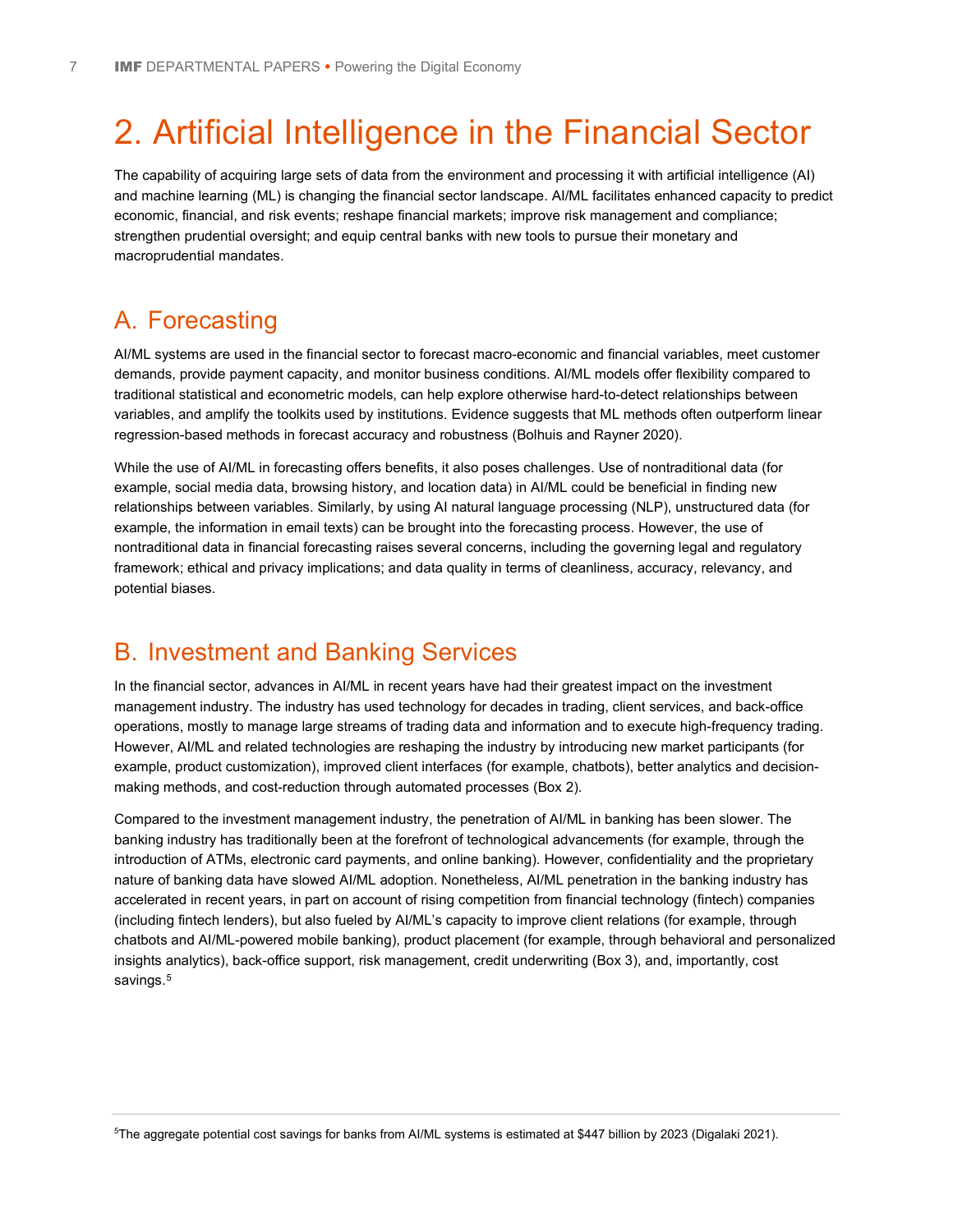### **Box 2. Artificial Intelligence in Investment Management—Sample Use Cases1**

- Increased market liquidity provision through a wider use of high-frequency algorithmic trading and more efficient market price formation.
- Expanded wealth advisory services by providing personal and targeted investment advice to mass-market customers in a cost-effective manner, including for low-income populations.
- Enhanced efficiency with artificial intelligence and machine learning (AI/ML) taking on a growing portion of investment management responsibilities.
- More customized investment portfolios based on AI/ML targeted customer experiences.
- Development of new return profiles through the use of AI/ML instead of established strategies.

<sup>1</sup> See WEF (2018) for a more detailed discussion.

#### **Box 3. Artificial Intelligence in Credit Underwriting**

- Artificial intelligence/machine learning (AI/ML) predictive models can help process credit scoring, enhancing lenders' ability to calculate default and prepayment risks. Research finds that ML reduces banks' losses on delinquent customers by up to 25 percent (Khandani, Adlar, and Lo 2010). There is also evidence that, give their greater accuracy in predicting defaults, automated financial underwriting systems benefit underserved applicants, which results in higher borrower approval rates (Gates, Perry, and Zorn 2002), as does the facilitation of low-cost automated evaluation of small borrowers (Bazarbash 2019).
- AI/ML-assisted underwriting processes enable the harnessing of social, business, location, and internet data, in addition to traditional data used in credit decisions. AI/ML reduces turnaround time and increases the efficiency of lending decisions. Even if a client does not have a credit history, AI/ML can generate a credit score by analyzing the client's digital footprint (social media activity, bills payment history, and search engine activity). AI/ML also has the potential to be used in commercial lending decisions for risk quantification of commercial borrowers.<sup>1</sup> However, financial institutions and supervisors should be cautious in using and assessing AI/ML in credit underwriting and build robust validation and monitoring processes.

1 See Bazarbash (2019) for a discussion of the potential strengths and weaknesses of AI/ML-based credit assessment.

AI/ML introduces new challenges and potential risks. The use of AI/ML in investment and banking depends on the availability of large volumes of good-quality, timely data. With the storage and use of large quantities of sensitive data, data privacy and cybersecurity are of paramount importance. Difficulties in explaining the rationale of AI/MLbased financial decisions is increasingly an important issue as AI/ML algorithms may uncover unknown correlations in data sets that stakeholders may struggle to understand because the underlying causality is unknown. In addition, these models may perform poorly in the event of major and sudden movements in input data resulting in the breakdown of established correlations (for example, in response to a crisis), potentially providing inaccurate decisions, with adverse outcomes for financial institutions or their clients.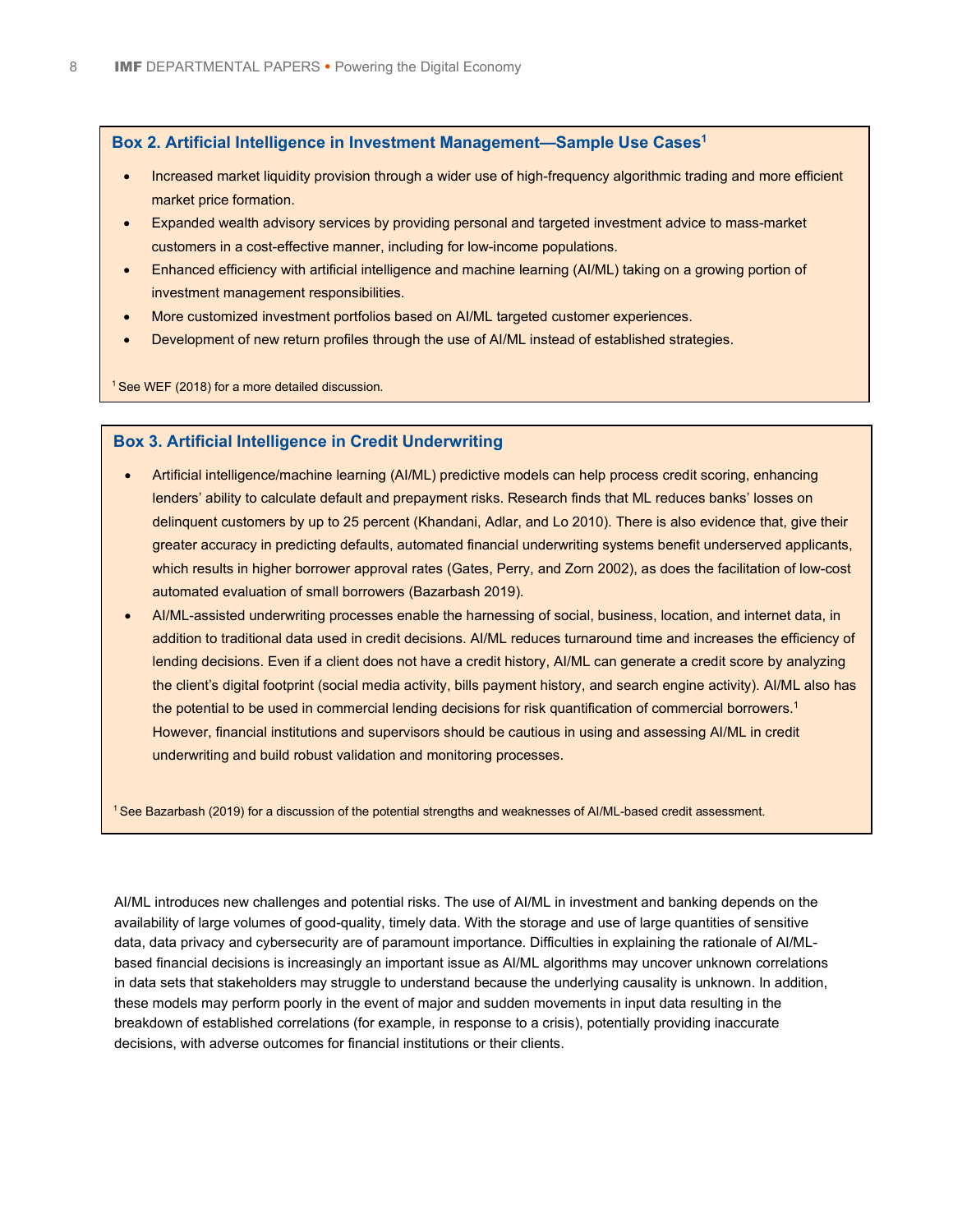### C. Risk and Compliance Management

AI/ML advances in recent years are changing the scope and role of technology in regulatory compliance. Regulatory technology (regtech)<sup>[6](#page-11-0)</sup> has assumed greater importance in response to the regulatory tightening and rising compliance costs following the 2008 global financial crisis. For the most part, technology has been used to digitize compliance and reporting processes (Arner, Barberis, and Buckley 2017). However, advances in AI/ML over the past few years are reshaping risk and compliance management by leveraging broad sets of data, often in real time, and automating compliance decisions. This has improved compliance quality and reduced costs.

Maturing AI/ML technology has the potential to propel further adoption of regtech in the financial sector. According to a recent global survey, AI/ML is the top technology under consideration among regtech firms (Schizas and others 2019; Figure 1). Increased adoption of AI/ML in regtech has significantly expanded its use cases, cutting across banking, securities, insurance, and other financial services, and covering a wide variety of activities. These include identity verification, anti-money laundering/combating the financing of terrorism, fraud detection, risk management, stress testing, microprudential and macroprudential reporting, as well as compliance with COVID-19 relief requirements (Box 4).

Regulators have generally been supportive of the adoption of regtech by regulated financial entities. Various regulators (for example, in Hong Kong Special Administrative Region) have developed strategies to promote the adoption of regtech that



#### Figure 1. Top Five Technologies Employed in Regulatory **Technology Offerings** (Percent)

Source: Schizas and others (2019).

include boosting awareness, promoting innovation, and enhancing regulatory engagement within the regtech ecosystem. Even where there are no explicit strategies, many authorities have supported regtech adoption. For example, AI/ML systems, in conjunction with facial and voice recognition and NLP capabilities, could play an important role in helping digital banks secure licenses (for example, in Hong Kong Special Administrative Region and Malaysia) and for digital onboarding of customers.

### D. Prudential Supervision

Although decisions will ultimately depend on the judgment of supervisors, there is a place for AI/ML, primarily in data collection and data analytics. Many Financial Stability Board member country authorities are currently using ML and NLP tools in data analysis, processing, validation, and plausibility (FSB 2020). With AI, supervisors can draw deeper insights from any type of data and make more informed, data-driven decisions. AI can identify patterns that humans fail to spot and thereby enhance the quality of supervision. It can also make supervision more agile by flagging anomalies to supervisors in real time (ECB 2019). Additionally, supervisory technology (suptech)<sup>[7](#page-11-1)</sup> applications that leverage AI can provide predictive analyses, with the potential to improve the quality of supervision. Despite all its

<span id="page-11-0"></span><sup>&</sup>lt;sup>6</sup>Regtech refers to the use of technologies by regulated financial entities to meet their regulatory requirements.

<span id="page-11-1"></span><sup>&</sup>lt;sup>7</sup>Suptech refers to the use of technologies by supervisory agencies to support supervision.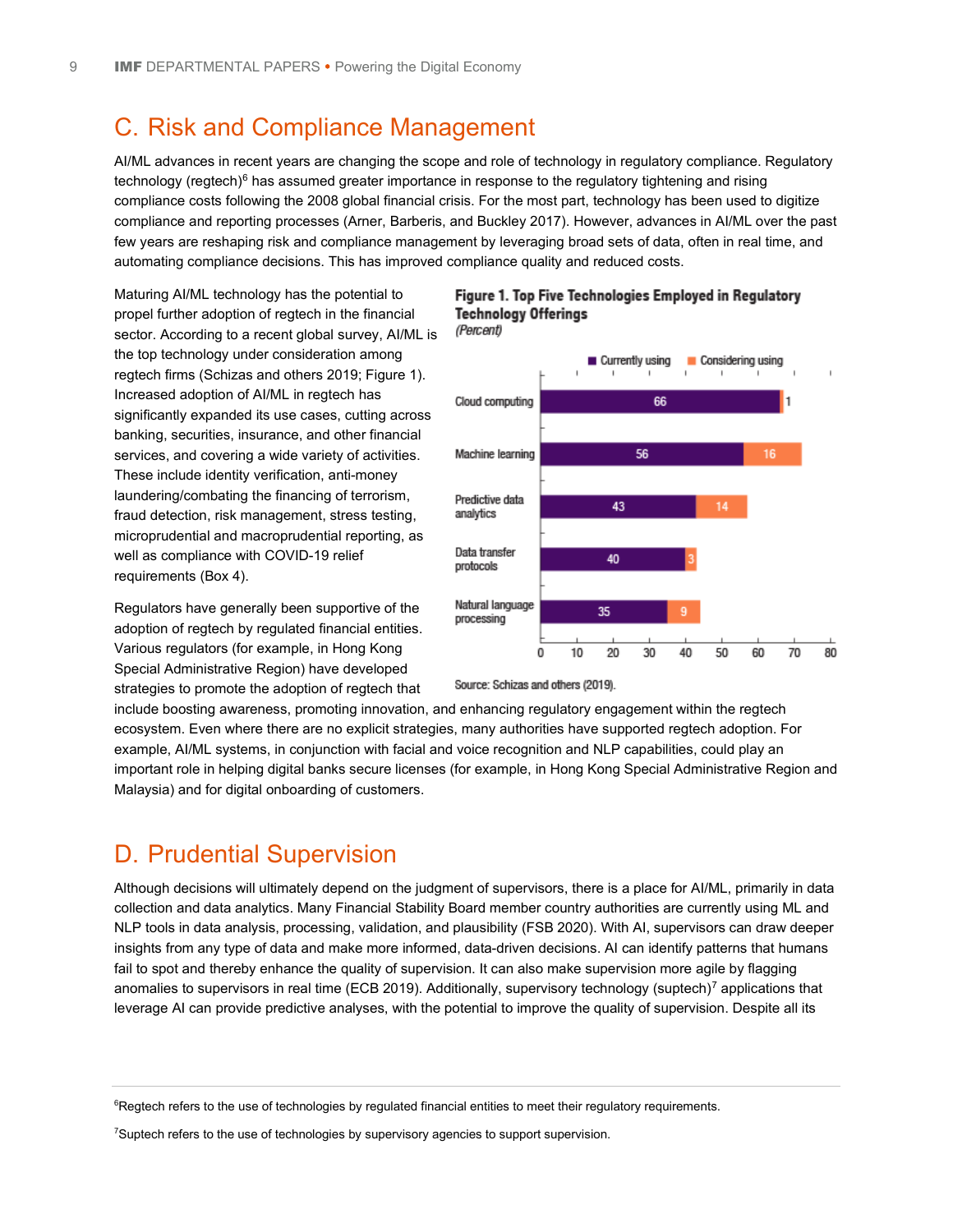#### **Box 4. Artificial Intelligence in Regulatory Compliance—Sample Use Cases**

- *Anti-money laundering/combating the financing of terrorism (AML/CFT) compliance.* Artificial intelligence/machine learning (AI/ML)-powered technologies, including analysis of unstructured data and consumer behavior, are used to reduce false positives, which constitute the vast majority of AML/CFT alerts, allowing financial institutions to devote more resources to cases that are likely to be suspect.
- *Mapping and updating regulatory obligations.* AI/ML-based applications are helping financial institutions identify and update relevant regulations, reducing costs and improving regulatory compliance in the process.
- *Conduct risk management.* AI/ML and natural language processing are used to monitor sales calls by financial institutions' employees to ensure compliance with regulatory requirements to accurately disclose the offered financial products' features and risks.
- *Stress-testing.* Many global banks are using AI/ML-enabled data analytics to improve the analysis of complex balance sheets and stress testing models to meet stress testing regulatory requirements.
- *COVID-19 relief.* AI/ML and robotic process automation are used to process COVID-19-mandated credit relief by processing large volumes of applications and loan documents to determine if the loans are eligible for payment modification terms.

potential, AI/ML is not a silver bullet, and the effectiveness of supervision will always very much depend on human judgement and an organization's risk culture.

Currently, suptech use cases are mainly concentrated in misconduct analysis, reporting, and data management (Box 5). Virtual assistance, microprudential, macroprudential, and market surveillance make up a smaller share of cases (di Castri and others 2019). AI in market conduct supervision is used in the collection and analytics of structured and unstructured data.<sup>[8](#page-12-0)</sup> work-flow automation, and conduct risk profiling and early warnings. Off-site surveillance, on-site inspection, and complaints handling, are areas of interest for market conduct authorities (FinCoNet 2020).

Many supervisory authorities are actively exploring the use of AI/ML systems in their risk-based supervision process (Figure 2). AI/ML in microprudential supervision could improve the assessment of risks, including credit and liquidity risks, and governance and risk culture in financial institutions, allowing supervisors to focus on risk analysis and on forward-looking assessments. Risks and trends could be assessed at the sectoral level, improving the quality of macroprudential supervision. AI/ML systems are also applied for market surveillance purposes to detect collusive behavior and price manipulation in the



### Figure 2. Technologies Used in Supervisory Technology Tools

Source: FSB (2020).

Note: DLT = distributed ledger technology; "Self-sovereign ID" refers to technologies that give individuals and businesses control of their digital identities.

<span id="page-12-0"></span>8 Unstructured data analytics are used in a number of areas, such as identifying potential violations of advertising guidelines, ascertaining key issues of concern and interest for consumers, and predicting potential harm to consumers in real time using information from social networks.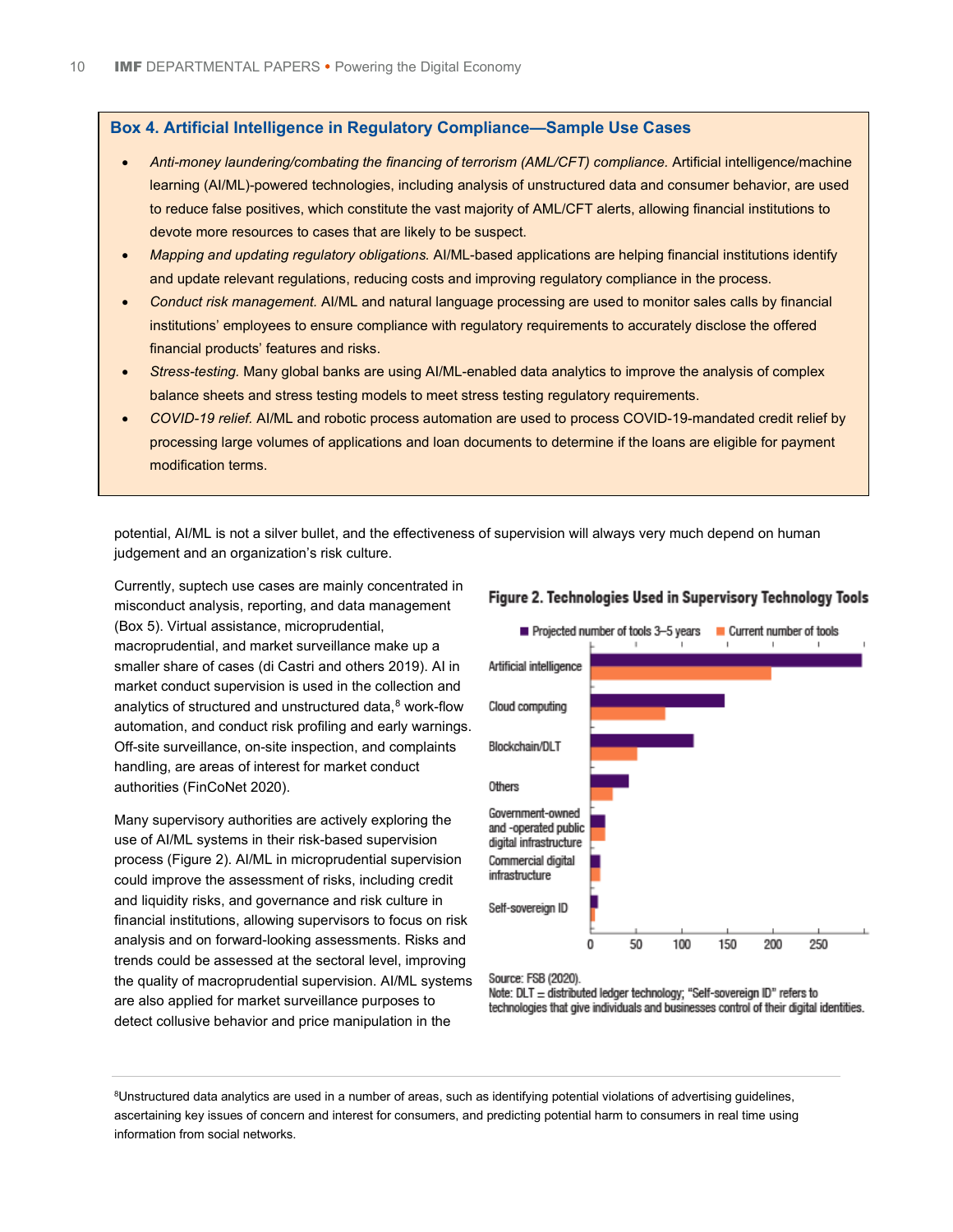securities market—potential misconducts that can be especially hard to detect using traditional methods (IIF 2017). The greater use of remote working arrangements as a result of the COVID-19 pandemic is also driving authorities to use technology to improve the effectiveness of remote supervision. Drawing on these experiences, supervisors, post pandemic, might lean more on AI/ML-supported off-site supervision engagements.

| Box 5. Artificial Intelligence in Supervision-Sample Applications |                                                                                                                                                                                                                                                                                                                                                                                                                        |  |  |
|-------------------------------------------------------------------|------------------------------------------------------------------------------------------------------------------------------------------------------------------------------------------------------------------------------------------------------------------------------------------------------------------------------------------------------------------------------------------------------------------------|--|--|
| Banca d'Italia                                                    | Exploring how loan default forecasting can benefit from the use of machine<br>learning (ML) algorithms using data from different sources.                                                                                                                                                                                                                                                                              |  |  |
| Banco de España                                                   | Natural language processing (NLP) helps process institutions' environment<br>social, and governance disclosures to improve the understanding of the<br>domestic green economy.<br>Supervised ML assists with misconduct detection.<br>$\blacksquare$                                                                                                                                                                   |  |  |
| <b>Bank of Russia</b>                                             | Operating a system that allows for the analysis of retail loan portfolios using<br>algorithms for processing large data arrays.                                                                                                                                                                                                                                                                                        |  |  |
| <b>Bank of Thailand</b>                                           | Using an artificial intelligence/ML system to analyze board meeting minutes<br>of financial institutions, which is used by supervisors to assess the regulato<br>compliance of the board and give recommendations as part of the ongoing<br>supervision.                                                                                                                                                               |  |  |
| De Nederlandsche Bank                                             | ML uses transactional data to detect networks of related entities to assess<br>the exposure of financial institutions to networks of suspicious transactions.                                                                                                                                                                                                                                                          |  |  |
| <b>European Central Bank</b>                                      | Machine reading of the "fit and proper" questionnaire helps flag problems.<br>$\overline{\phantom{a}}$<br>ML assists in early identification of distress in "less significant institutions."<br>$\overline{\phantom{a}}$<br>NLP and ML are used to search for information in supervisory review<br>$\overline{\phantom{a}}$<br>decisions to facilitate the identification of emerging trends and clusters of<br>risks. |  |  |
| <b>Monetary Authority of</b><br>Singapore                         | Working on a project where credit risk assessments by supervisors are<br>conducted using algorithms instead of sampling.                                                                                                                                                                                                                                                                                               |  |  |
| Oesterreichische Nationalbank                                     | ML and deep learning algorithms are used to predict the probability that a<br>data set contains errors that need to be rectified by the reporting entity.                                                                                                                                                                                                                                                              |  |  |

The use of AI/ML by supervisory authorities comes with challenges and risks that need to be carefully considered. The effectiveness of AI/ML-driven supervision will depend on data standardization, quality, and completeness, which could be challenging for authorities and regulated institutions alike, particularly when leveraging nontraditional sources of data, such as social media (FSB 2020). Resource and skills gaps could pose a challenge to the effective and safe adoption of AI/ML by supervisory authorities. The personnel pool could be expanded to include AI/ML specialists and data scientists. Finally, deploying AI/ML systems presents supervisors with risks, including those associated with, privacy, cybersecurity, outcome explainability, and embedded bias.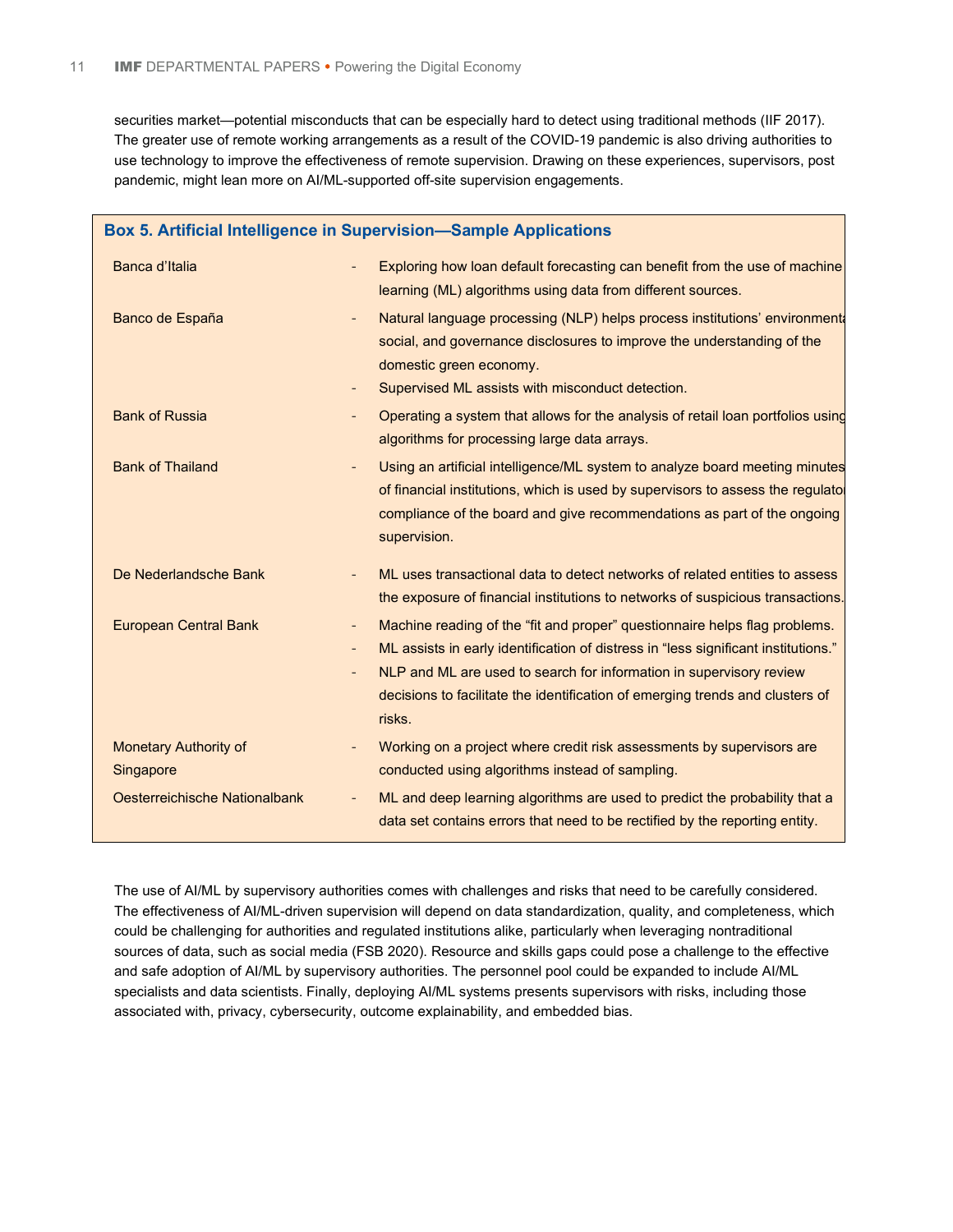### E. Central Banking

AI/ML applications could help central banks implement their mandates, but they have largely been slow to embrace the technology.<sup>[9](#page-14-0)</sup> AI/ML systems could help central banks improve their understanding of economic and financial developments, support better-tuned monetary and macroprudential policies, and improve central banks' operations. They could also strengthen systemic risk monitoring and potentially help predict the buildup of systemic risks and speed up crisis response.<sup>[10](#page-14-1)</sup> Notwithstanding these potential benefits, the use of AI/ML processes for policymaking should remain subject to good judgment. Furthermore, AI/ML could provide increased efficiency and better internal control opportunities for central banks, including monitoring of internal operations and resource allocation across functions.<sup>11</sup> The technology to develop these applications largely exists; central banks' slow adoption thereof can be attributed to cultural, political, and legal factors, and lack of adequate capacity (Danielsson, Macrae, and Uthemann 2020). Nevertheless, some central banks are exploring the possibilities of AI/ML (Box 6). Experiments and research by central banks have focused on improving the near-term forecasting capacity and the monitoring of market sentiment to inform policy decisions. Some central banks are also developing applications to improve internal processes and back-office functions (for example, cash management).

AI/ML use in central banking does not seem to raise significant concerns for the time being, but this could change with broader deployment. Expanded use of large nontraditional and unstructured data sets to produce analytics in support of monetary and macroprudential policymaking could expose a central bank to data biases that are usually avoided in sampling methods. ML algorithms are still susceptible to sudden structural shifts in the data from unforeseen events, and the resulting errors could undermine the effectiveness of a central bank's crisis monitoring and response capacity. Central banks could also face challenges in acquiring quality and representative data as well as data privacy and security issues.<sup>[12](#page-14-3)</sup> These concerns would be amplified if the central bank does not have the resources and skills required to safely operate AI/ML or mitigate the risks associated with it.

<span id="page-14-0"></span><sup>9</sup> The focus of this section is on central banks' monetary and macroprudential functions. AI/ML could also be relevant for other, potential central bank functions, in such areas as consumer protection, financial integrity, financial inclusion, or even climate change.

<span id="page-14-1"></span> $10$ Conceivably, AI/ML could strengthen the central bank's rapid crisis response to a fast-moving financial crisis.

<span id="page-14-2"></span><sup>&</sup>lt;sup>11</sup>See Khan and Malaika (2021) for more details.

<span id="page-14-3"></span> $12$ For a more detailed discussion, see Doerr, Gambacorta, and Serena (2021).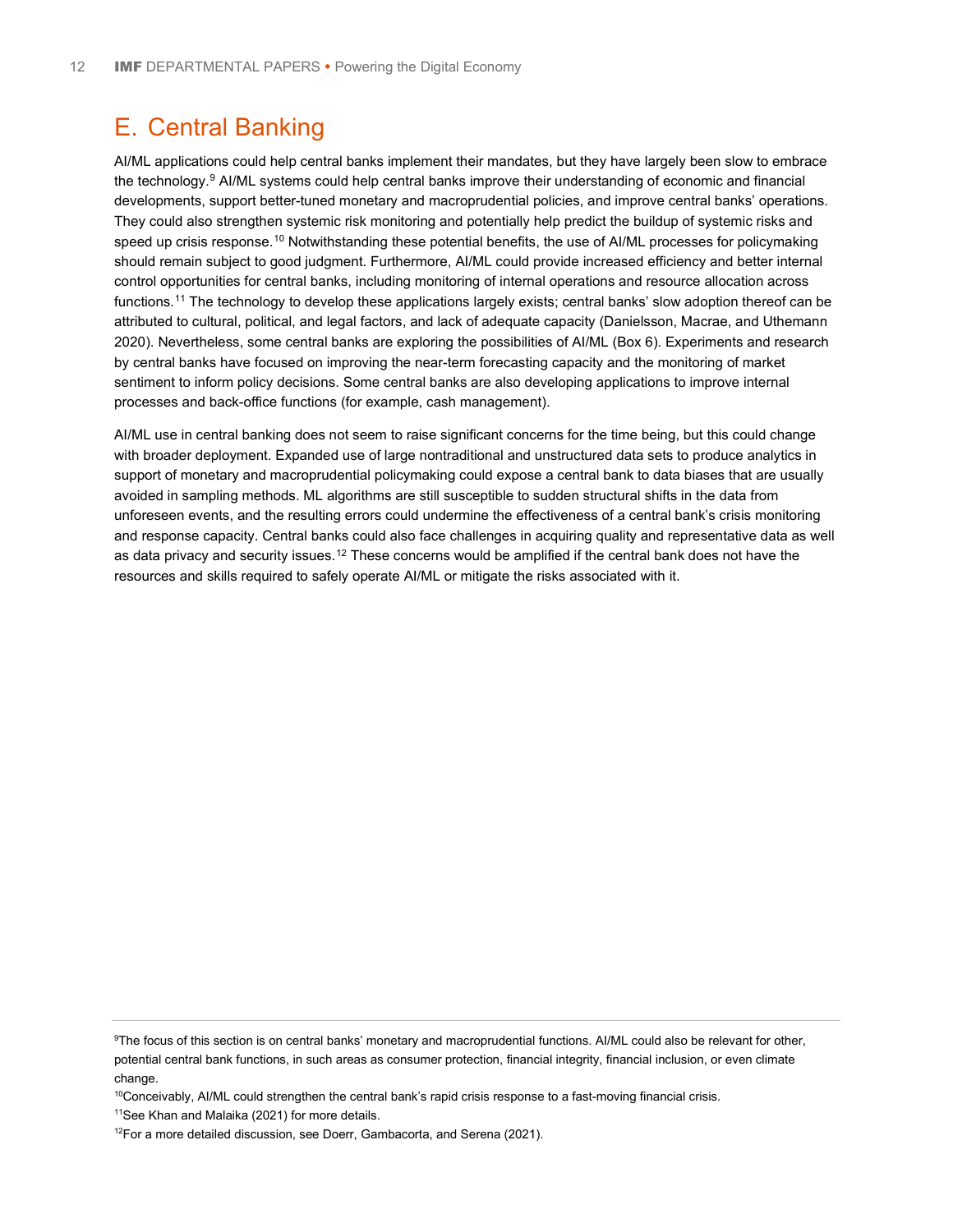#### **Box 6. Artificial Intelligence in Central Banking—Sample Applications**

#### Strengthening nowcasting

- Sveriges Riksbank has developed real-time indicators to support its policy analysis. These include investigating whether fruit and vegetable prices, scraped daily from the Internet and machine learning (ML)-processed into an index, could improve the accuracy of short-term inflation forecasts.
- Reserve Bank of New Zealand is experimenting with using ML to process large, real-time data sets of about 550 macroeconomic indicators to improve its nowcasts of GDP growth, with results so far outperforming comparable statistical benchmarks.

Assessing market sentiment

- Banca d'Italia has developed a real-time tracking system of consumer inflation expectations, using ML and textual analysis of millions of daily Italian Twitter feeds. The Twitter-based indicators seem to be highly correlated with standard statistical measures, provide superior forecasting for survey-based monthly inflation expectations than all other available sources, and accurately anticipate consumers' expectations.
- Bank Indonesia is testing ML-based techniques for identifying the expectation of stakeholders, scraped from published news articles, of Bank Indonesia's policy rate, in support of the monthly Board of Governor's meeting. Monitoring uncertainty
- - Banco de Mexico staff has built a sentiment-based risk index using an artificial intelligence (AI)/ML system to analyze Twitter messages in response to positive or negative shocks to the Mexican financial sector. The research finds that index shocks correlate positively with an increase in financial market risk, stock market, volatility, sovereign risk, and foreign exchange rate volatility.
	- Banco Central de Chile staff has developed a daily-frequency index of economic uncertainty for Chile using AI/ML to analyze Twitter feeds. It tracks the level of general disagreement—a proxy for economic uncertainty—on economic developments and policies. The index shows significant spikes that coincide with several episodes of substantial economic uncertainty of both local and international origin.
	- De Nederlandsche Bank is exploring whether AI is useful for detecting liquidity problems at banks in anticipation of potential deposit runs (Triepels, Daniels, and Heijmans 2018).

Improving internal processes

• Banco de España has developed an AI tool for sorting banknotes between fit and unfit for circulation.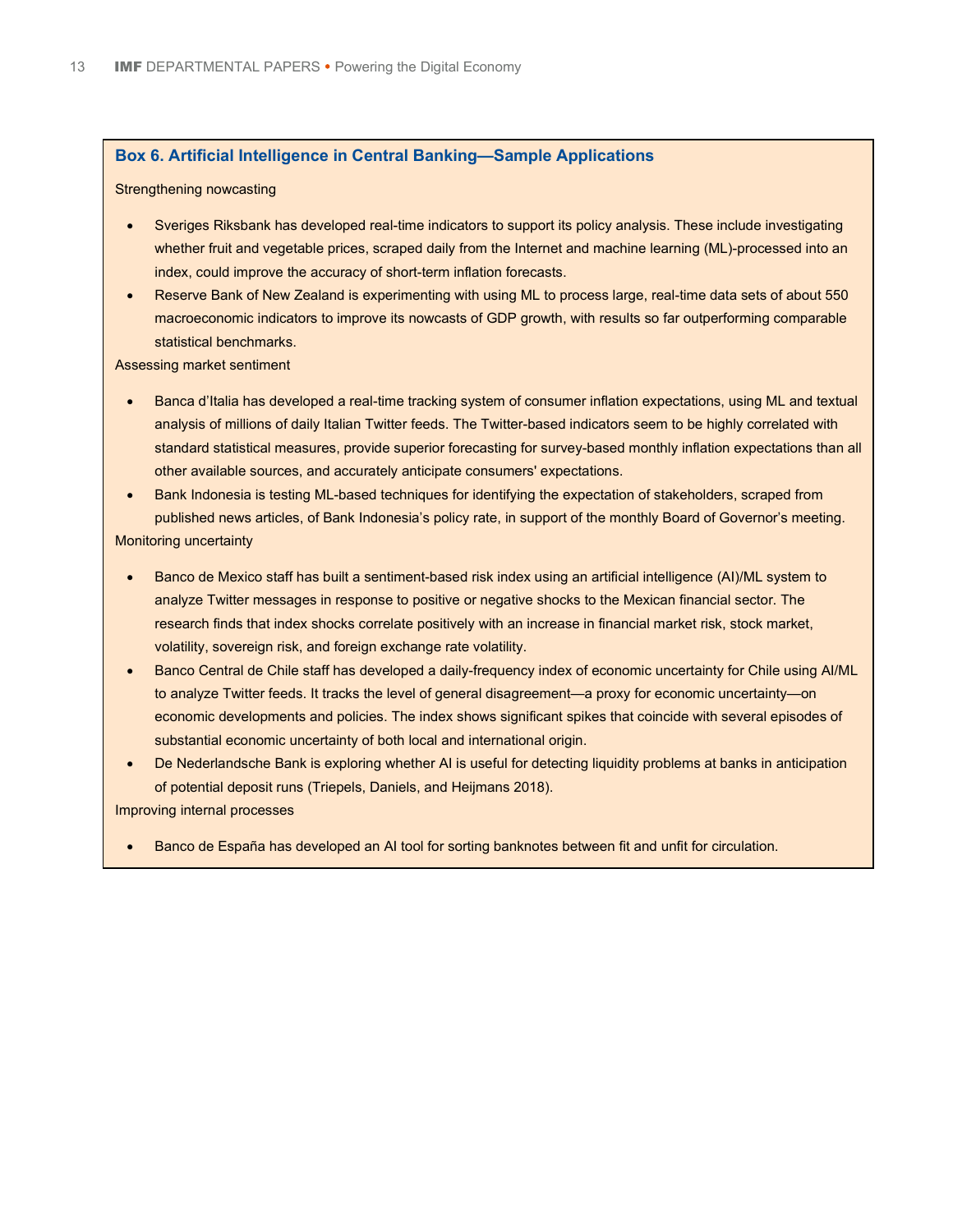# 3. Risks and Policy Considerations

The rapid deployment of AI/ML systems in finance will have significant impact that will require robust policy responses to ensure the integrity and safety of the financial system. Concerns are rising regarding a number of issues, such as embedded bias in AI/ML systems, the ability to explain the rationale of their decisions, their robustness (particularly with respect to cyber threats and privacy), and their potential impact on financial stability. This chapter discusses those concerns. Annex 2 provides a consolidated profile of risks arising from Al/ML use in the financial sector.

### A. Embedded Bias

The growing use of AI/ML in the financial sector, which is highly regulated and where public trust is an essential factor, has stirred discussions on the risk of embedded bias. Friedman and Nissenbaum (1996) defines embedded bias as computer systems that systematically and unfairly discriminate against certain individuals or groups of individuals in favor of others.<sup>[13](#page-16-0)</sup> Customer categorization processes used in AI/ML can lead to bias in the financial sector through differentiation in pricing or service quality. Bias in AI/ML decisions is often the result of biased training data that comes from existing biased processes and data sets, which will teach AI/ML models to be biased too (Wang 2016). Data biases, or inaccurate and insufficient information, could result in greater financial exclusion and feed distrust for the technology, especially among the most vulnerable (Sahay and others 2020). Data collection could result in bias in two ways:

- The data used to train the system might be incomplete or unrepresentative. For example, predictive algorithms (such as for a loan approval) favor groups that are better represented in the training data, given that there will be less uncertainty associated with those predictions (Goodman and Flaxman 2016).
- The data may underpin prevailing prejudices (Hao 2019). For example, Amazon discovered that its internal recruiting tool was [dismissing female candidates](https://www.reuters.com/article/us-amazon-com-jobs-automation-insight/amazon-scraps-secret-ai-recruiting-tool-that-showed-bias-against-women-idUSKCN1MK08G) because it was trained on historical hiring decisions, which favored men over women.<sup>[14](#page-16-1)</sup>

Human bias can give rise to bias in the algorithm during the design and training of AI/ML systems. For instance, when a researcher decides on the features to include or exclude in the ML model, the choice can be influenced by various psychological, social, emotional, and cultural factors, which in turn influence the researcher's feedback on the outputs when training the AI/ML system.[15](#page-16-2)

Notwithstanding the potential for bias in AI/ML systems, they may help reduce prevailing biases. Mayson (2019) and Silberg and Manyika (2019) argue that AI/ML systems can reduce human bias in decision making because ML algorithms can eliminate irrational biases that stem from the subjective interpretation of data.<sup>[16](#page-16-3)</sup> Miller (2018) notes that AI systems, while susceptible to embedded bias, can still improve the decision-making process by mitigating human bias. Finally, Silberg and Manyika (2019) suggests that, even though many AI/ML systems could be perceived as black boxes, their prediction and decision-making processes could be scrutinized more than those of individuals and, thus, existing biases could be identified and mitigated.

<span id="page-16-1"></span><sup>14</sup>The algorithm was taught to recognize word patterns; AI software penalized any resume that contained the word "women."

<span id="page-16-0"></span> $13$ This bias should not be confused with statistical bias, which is defined as the difference between the expected value of the estimator and its true value (Lehmann 1951). For further discussion on bias-variance trade-off, see Annex 1.

<span id="page-16-2"></span><sup>&</sup>lt;sup>15</sup>For an in-depth discussion of how psychological, social, emotional, and cultural factors already play a role in the financial sector, see Khan (2018).

<span id="page-16-3"></span><sup>&</sup>lt;sup>16</sup>For an in-depth discussion on the relation between human bias and algorithms, see Plous (2002); Corbett-Davies and others (2017); and Kleinberg and others (2018a, 2018b, and 2019).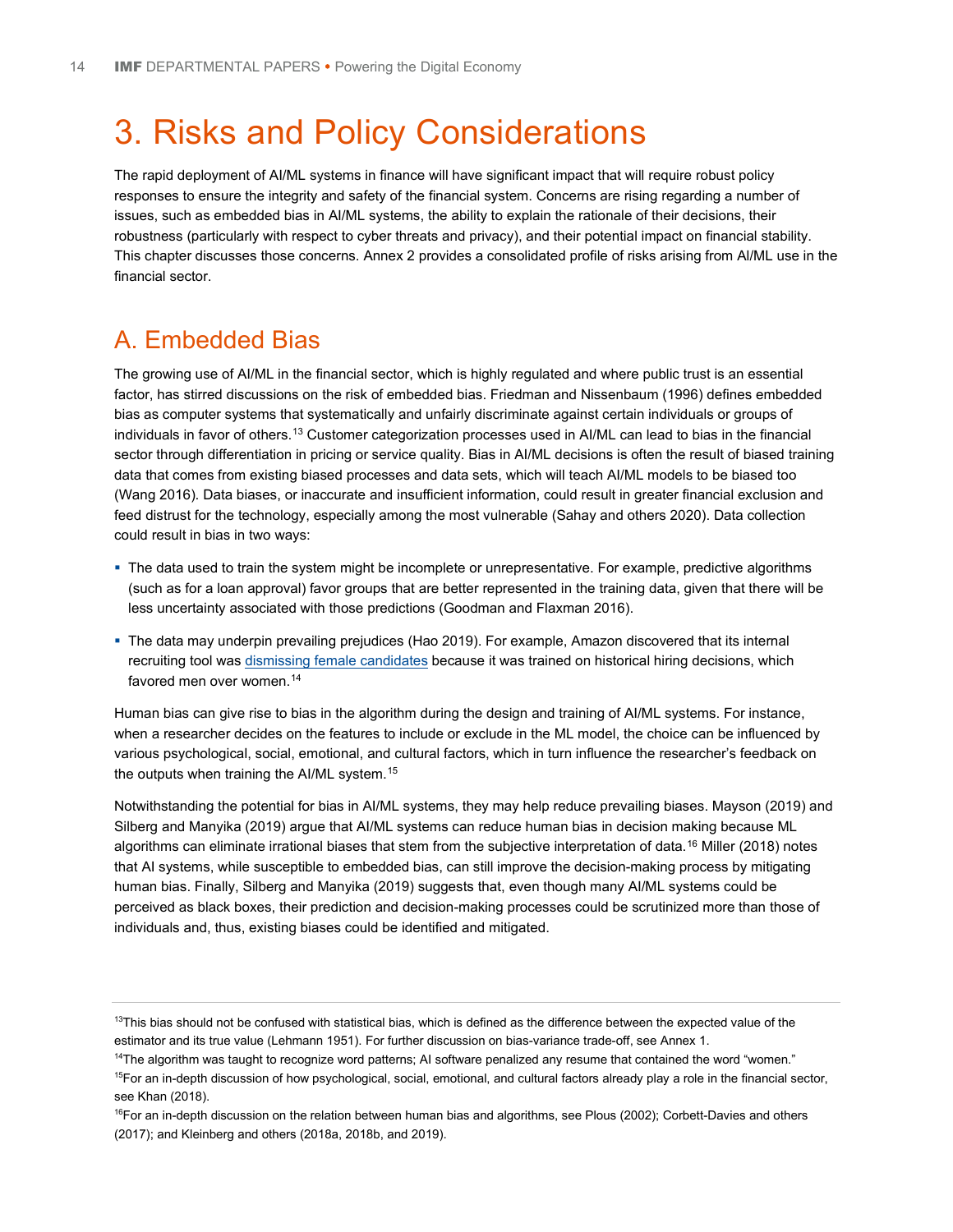Given that bias may arise as an unintended consequence of AI/ML systems, regulators could view this as a potential source of operational and reputational risks. Financial institutions that deploy AI/ML systems in a significant manner, particularly with regard to the provision of credit and financial services and in risk management, should develop and implement bias mitigation and detection plans as part of their operational risk management framework. Such plans could include adequate assurances about the algorithm's robustness against systemically generating biased decisions, disclosure of data sources, awareness of potential bias-generating factors in the data, monitoring and evaluation tools, and, more generally, how the institution intends to meet the standing anti-discrimination rules in the context of AI/ML deployment.

Policy responses to AI/ML embedded bias issues could be advanced by developing and deploying a broader framework for the governance and ethical use of AI/ML applications. In recent years, several initiatives have been launched to help develop such a framework. For example, in April 2019 the European Union released its "Ethics Guidelines for Trustworthy AI," which outlines key requirements for a trustworthy AI system.[17](#page-17-0) Similarly, in May 2019 the Organisation for Economic Co-operation and Development adopted a set of principles to promote ethical and innovative AI development. These principles contributed to the June 2019 Group of Twenty declaration on "humancentered" AI.

## B. Unboxing the "Black Box": Explainability and Complexity

Explainability of AI/ML systems outcomes is an important issue, particularly when used in the financial sector. ML models are often referred to as black boxes because they are not directly explainable by the user (Guidotti and others 2019). This characteristic could make detection of the appropriateness of ML decisions difficult<sup>[18](#page-17-1)</sup> and could expose organizations to vulnerabilities—such as biased data, unsuitable modeling techniques, or incorrect decision making—and potentially undermine the trust in their robustness (Silberg and Manyika 2019).

Explainability is a complex and multifaceted issue. There are several reasons why ML models are frequently considered to be black boxes: (1) they are complicated and cannot be easily interpreted, (2) their input signals might not be known, and (3) they are an ensemble of models rather than a single independent model. Furthermore, stronger explainability might enable outsiders to manipulate the algorithm (Molnar 2021) and create risks in the financial system. Generally, there is a trade-off between model flexibility—which refers to its capacity to approximate different functions and is directly related to the number of parameters of the model—and its explainability. ML models are more flexible and accurate, but are less explainable than, for example, linear models that produce easily interpretable results but are less accurate. Box 7 provides a brief overview of ML explanation methods.

Ongoing research and regulatory initiatives may help address AI/ML explainability issues. The literature points to various levels of explainability related to different stages of the modeling process, or different objectives, such as explaining individual predictions or the overall model behavior (Guidotti and others 2019). To advance the policy discussion, regulators could explore the possibility that financial sector AI/ML models may require different levels of explainability, depending on the impact of the model's outcome or the governing regulation. Broadly, regulatory guidance that creates a proper framework and strategy for managing explainability risks at different levels is needed for the financial sector. Currently, ML explainability is included in only a few regulatory frameworks as part of the

<span id="page-17-0"></span><sup>17</sup>Similarly, the Monetary Authority of Singapore published "Principles to Promote Fairness, Ethics, Accountability, and Transparency (FEAT) in the Use of Artificial Intelligence and Data Analytics in Singapore's Financial Sector" in November 2018; De Nederlandsche Bank published "General Principles for Use of Artificial Intelligence in Finance" in July 2019; and the Hong Kong Monetary Authority published "High-Level Principles on Artificial Intelligence" in November 2019).

<span id="page-17-1"></span><sup>&</sup>lt;sup>18</sup>In this context, "explainability" (sometimes referred to as "interpretability") in a model means showing how input variables contribute to both the model's aggregate results and explain individual outcomes (HKMA 2020).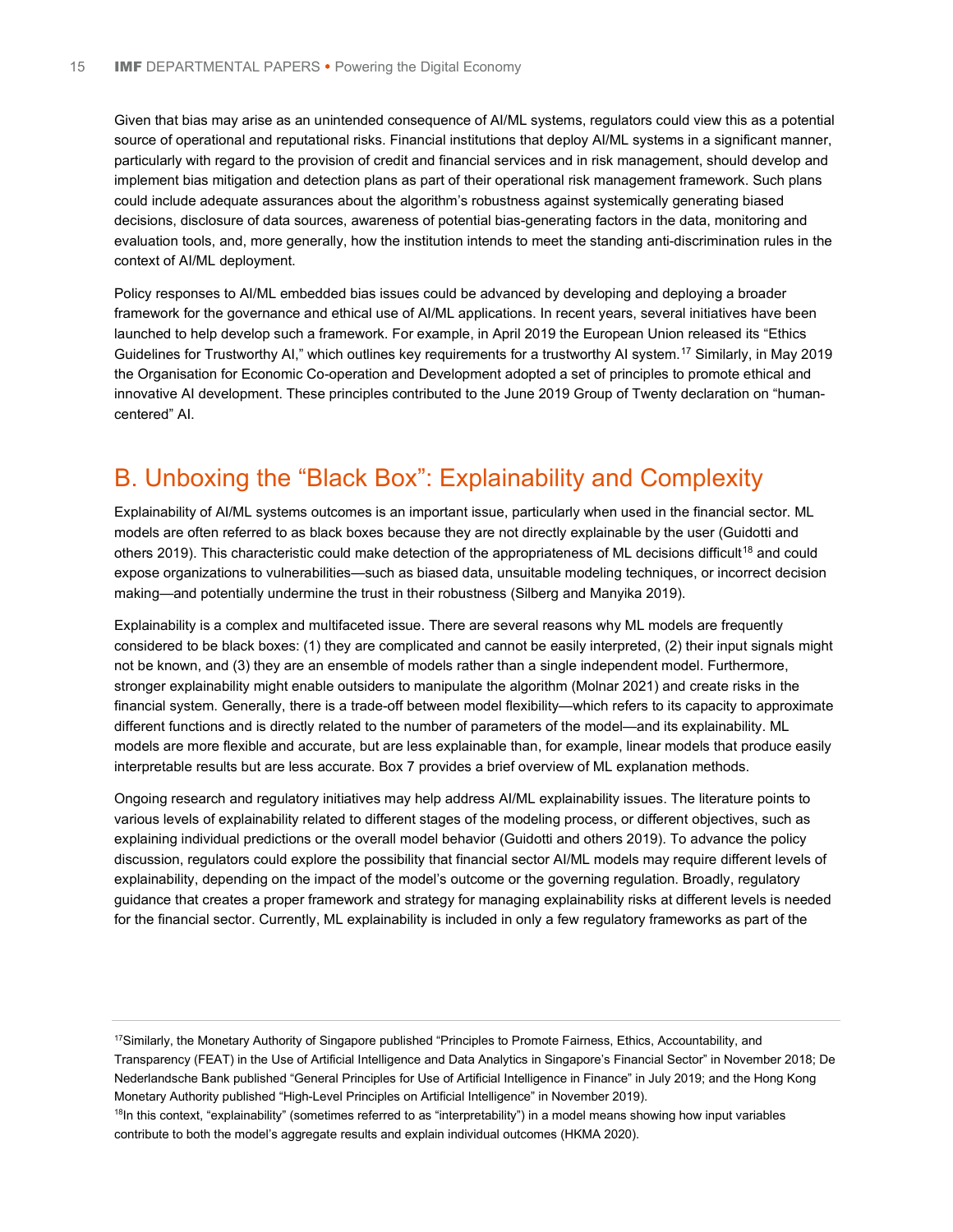accountability and transparency requirements (for example, in the European Union, Hong Kong Special Administrative Region, Netherlands, and Singapore).

### **Box 7. Explaining the "Black Box"**

- *Explainability by design.* Some machine learning (ML) models are inherently interpretable by design, such as linear models and decision trees, but this but may constrain their accuracy.
- *Model inspection.* During model development, various techniques could be used for testing the sensitivity of a model to changes in variables. This approach can help avoid unintended bias and other modeling pitfalls, however, the techniques have limited applicability to deployed models.
- *Individual prediction explanation.* After the model is deployed, some methods can provide local approximations that help explain individual predictions.<sup>1</sup> For instance, why credit was or was not granted to an individual or why a buy or sell order was posted, thereby making it easier to audit results.
- *Global model explanation.* This method consists of using an interpretable model, such as linear regression or decision tree, to explain the behavior of the more complex ML models used for prediction. The interpretable model would not be used for prediction, but to provide a general explanation of the behavior of the main model. While useful to comprehend the overall behavior of the predictive model, there is no assurance that the surrogate model can fully mimic the more complex model while keeping a reasonable level of explainability.
- *Models to explain ML models*. Research is increasingly focused on developing techniques that use ML models or their outcomes as training input to achieve explainability. This is accomplished by repeatedly disturbing the ML inputs or variables and comparing them to the ML outcome to ascertain the decision-making process.2

1 For example, Shapley values (Shapley 1953) and Lime values (Ribeiro, Singh, Guestrin 2016).  $^{2}$ See examples of explainability in Cloudera Fast Forward (2020).

## C. Cybersecurity

AI/ML adoption increases the scope for cyber threats and brings in new unique cyber risks. In addition to traditional cyber threats from human or software failures, AI/ML systems are vulnerable to novel threats. Such threats focus on manipulating data at some stage of the AI/ML lifecycle to exploit inherent limitations of AI/ML algorithms (Comiter 2019). Such manipulation allows attackers to evade detection and prompts AI/ML to make the wrong decisions or to extract information. Due to their complexity and the potential impact for financial sector institutions, ML models require constant oversight to certify that such attacks are detected consistently and managed promptly. In addition to typical cybersecurity concerns, specific cyber threats to AI/ML can broadly be grouped as:

 Data poisoning attacks intend to influence an ML algorithm during the training stage by adding special samples to its training data set. These attacks cause the AI to incorrectly learn to classify or recognize information. Data poisoning also may be used to create Trojan models, which hide malicious actions that wait for special inputs to be activated (Liu, Dolan-Gavitt, and Garg 2018). Data poisoning attacks require privileged access to model and training information, but once executed successfully, and as long as the malicious behavior does not interfere in regular diagnostics tests, infected models may be undetectable.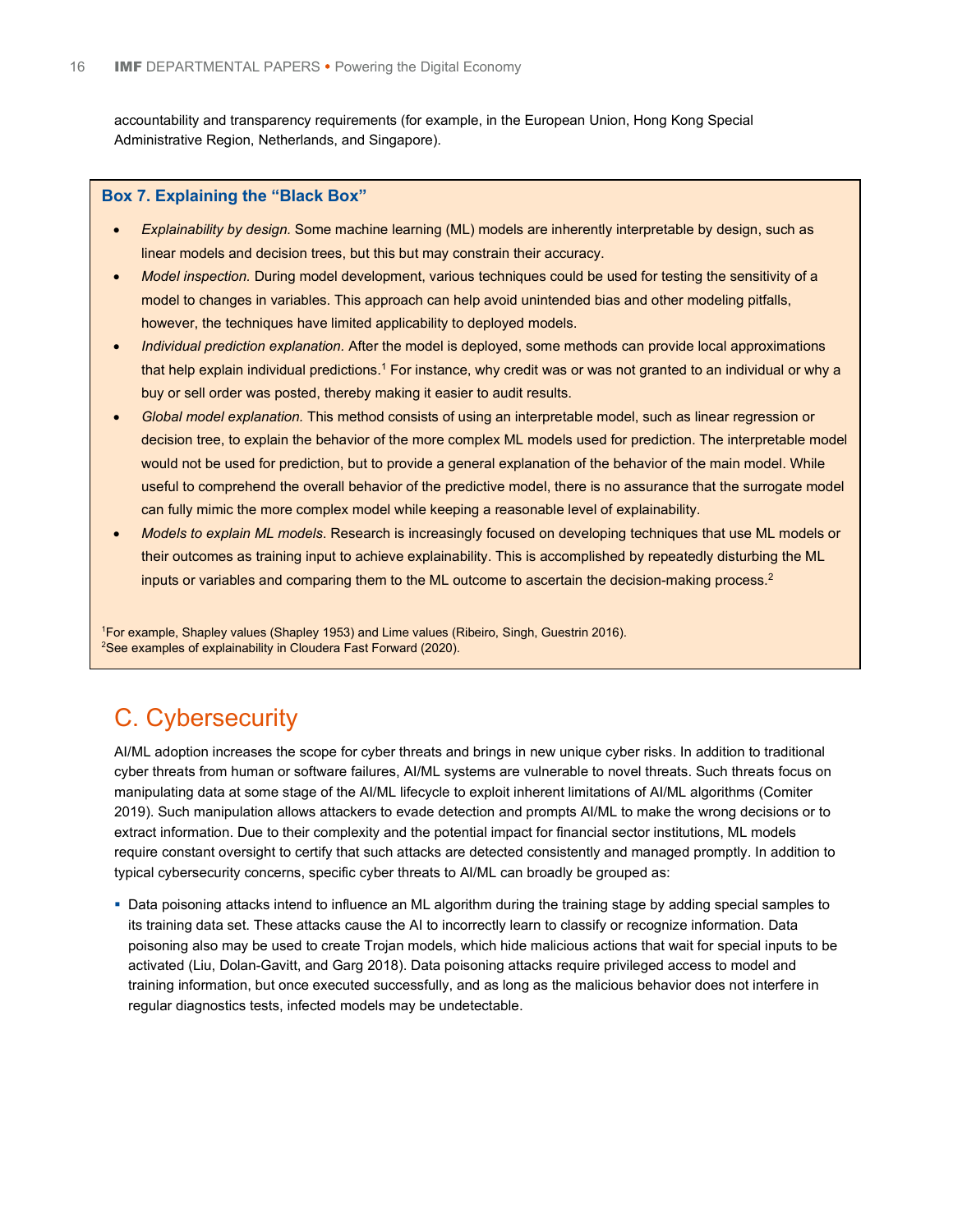- Input attacks<sup>[19](#page-19-0)</sup> allow attackers to introduce perturbations to data inputs and mislead AI systems during operations. For example, attackers could alter images with elements unperceivable to human vision, but which provoke AI/ML image recognition systems to mislabel the images.
- Model extraction or model inversion attacks attempt to recover training input and data, or the model itself. Membership inference (a variant) simply aims to check whether a specific data instance was in the training set. Such attacks may be performed as black-box attacks, whereby attackers have merely read-only access to the model, possibly through business application programming interfaces. Current privacy protection laws (for example, the European Union's General Data Protection Regulation) are not designed to deal with the methods of model inversion attacks, raising privacy and copyright concerns.

AI/ML cybersecurity is increasingly becoming a concern for financial sector regulators. AI/ML cyber threats could undermine the integrity of, and trust in, the financial sector. Corrupted systems could undermine the financial sector's capacity to accurately assess, price, and manage risks, which could lead to the buildup of unobserved systemic risks. Attackers could also acquire training data sets that contain sensitive financial and personal information.

The regulatory perimeter of cybersecurity requirements in the financial sector could be expanded to cover AI/MLspecific cyber threats. Providers and users of AI/ML applications in the financial sector should be required to put in place, as part of their broader cybersecurity framework, mitigating strategies. These could include detection and reporting systems, robust protection of training data feeds, and strategies to secure model and data privacy.

### D. Data Privacy

AI/ML introduces new unique privacy issues. Privacy concerns regarding big data are well known and predate the emergence of AI/ML into the mainstream.<sup>[20](#page-19-1)</sup> Tools have been developed to help maintain data anonymity and data subjects' privacy. Legal data policy frameworks are being put in place across the globe to address these concerns. The robustness of AI/ML models, however, in preventing data leakage from the training data set raises new privacy concerns. For example, AI/ML has the capacity to unmask anonymized data through inferences (that is, deducing identities from behavioral patterns). Similarly, AI/ML may remember information about individuals in the training set after the data is used, or AI/ML's outcome may leak sensitive data directly or by inference. Tools are being developed to address these issues and strengthen AI/ML models' robustness in safeguarding sensitive data, but more work is needed, along with an appropriate update to the legal and regulatory framework that requires AI/ML systems and related data sources to adhere to enhanced privacy standards, along with relevant anti-money laundering/combating the financing of terrorism requirements.

### E. Robustness

Robust AI/ML algorithms will help build public trust in an AI-driven financial system and safeguard financial stability and the integrity of the financial system. This is particularly important, given the relatively high concentration of AI/ML service providers and the lack of adequate oversight capacity in many jurisdictions to effectively engage financial institutions using AI/ML systems. Several challenges would need to be addressed by the industry and regulators to ensure the robustness of ML models with respect to cyber threats and safeguarding privacy, as discussed above, as well as with respect to their performance. The latter covers issues related to minimizing ML models' false signals

<span id="page-19-0"></span><sup>&</sup>lt;sup>19</sup>Input attacks are sometimes referred in specialized literature as "adversarial examples" (a form of adversarial attack). Furthermore, "input attack" should not be confused with "input validation attack," a popular vulnerability often used to hack websites.

<span id="page-19-1"></span> $20$ See Haksar and others (2021) on broader data policy issues.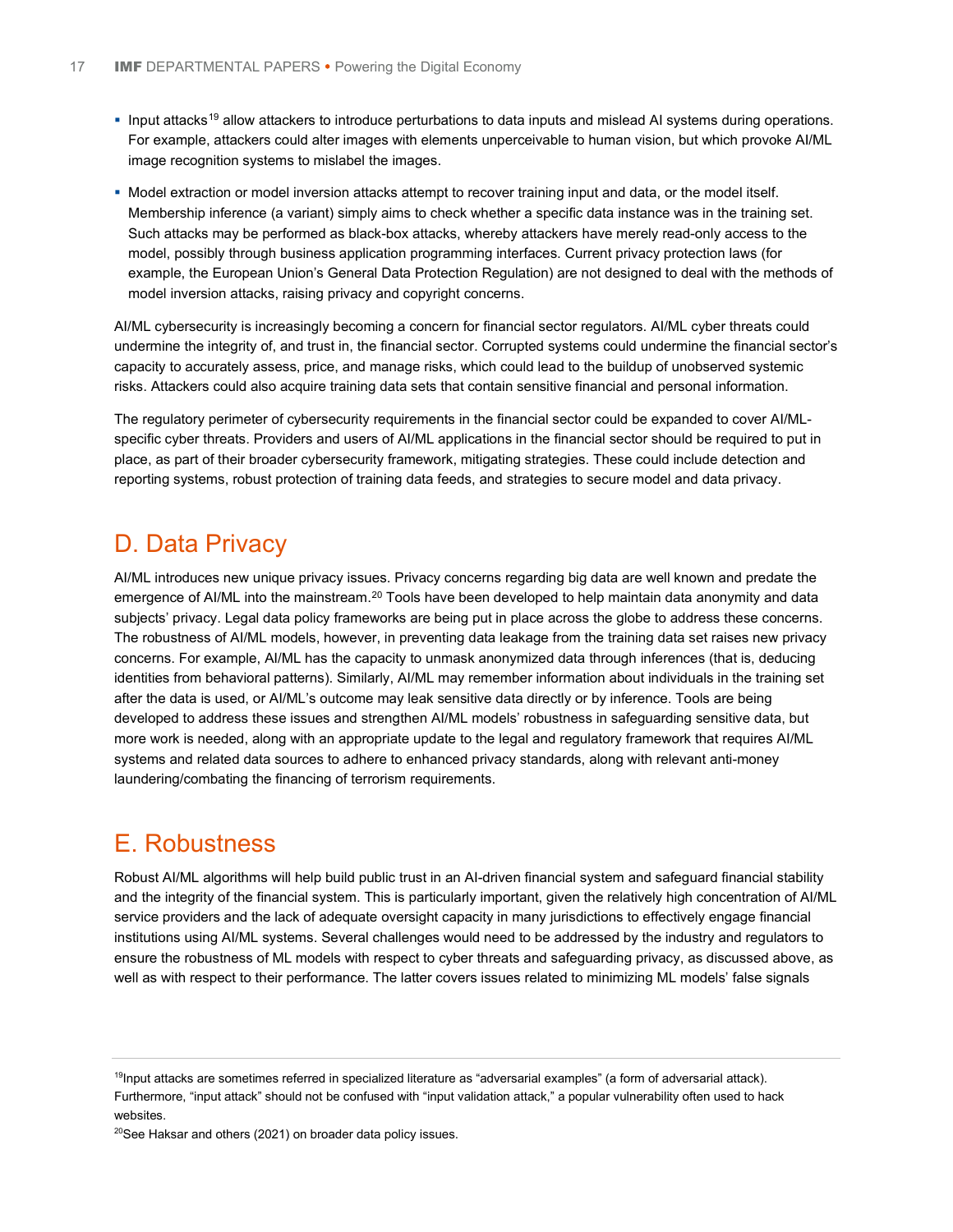during periods of structural shifts and having in place an appropriate governance over the AI/ML development process.

AI/ML systems in the financial sector have performed well in a data environment that is relatively stable and produces reliable signals, but that could quickly change in periods of rapid structural shift. In a relatively stable environment, AI/ML models are reasonably able to incorporate evolving data trends without significant loss in prediction accuracy. However, they face a more challenging task with structural changes in their data environment, when a previously reliable signal becomes unreliable or when behavioral correlations shift significantly. The recently observed misalignment of AI/ML-generated risk assessments during the COVID-19 pandemic is a good illustration. The crisis negatively affected the performance of ML models because they were not originally trained for such an event. Harker (2020) and BoE (2020) highlight that ML algorithms trained using pre–COVID-19 data may experience performance deterioration, for example, by pointing to aggregate credit scores in the United States, which, despite the record job loss and rising defaults, have improved during the acute part of the crisis, reflecting temporary relief measures that were not captured by the algorithms.

New governance frameworks for the development of AI/ML systems are needed to strengthen prudential oversight and to avoid unintended consequences. Given that the process of creating AI/ML systems is very similar to software development, proper quality control and agility of the process is required. The process could encompass all phases of development, testing, and deployment, and focus on the relevant risks and controls. Checks for embedded bias, data poisoning, other security risks, and performance should comply with best practices of software development, including separation of duties and constant monitoring.

### F. Impact on Financial Stability

The widespread deployment of AI/ML systems in the financial sector will be transformational, and their impact on financial stability is yet to be fully assessed. As highlighted above, on one hand, with carefully designed and tested algorithms satisfying a high level of controls to limit risks and performance issues, AI/ML systems may bring increased efficiencies; better assessment, management, and pricing of risks; improved regulatory compliance; and new tools for prudential surveillance and enforcement—all of which will contribute positively to financial stability. On the other hand, AI/ML systems bring new and unique risks arising from the opacity of their decisions, susceptibility to manipulation, robustness issues, and privacy concerns. These could undermine the public's trust in the integrity and safety of an AI/ML-driven financial system. Furthermore, AI/ML could potentially bring about new sources and transmission channels of systemic risks. More specifically:

- AI/ML service providers could become systemically important participants in financial market infrastructure due to the high specialization of AI/ML systems and network effects, which could increase the financial system's vulnerability to single points of failure.
- The concentration of third-party AI/ML algorithm providers could drive greater homogeneity in risk assessments and credit decisions in the financial sector, which, coupled with rising interconnectedness, could create the conditions for a buildup of systemic risks. The likely concentration of data and growing use of alternative data in AI/ML could result in, respectively, the risk of uniformity (herding) and out-of-sample risk that eventually could lead to systemic risk.
- The widespread use of AI/ML could potentially increase procyclicality of financial conditions. For instance, credit underwriting and risk management processes are inherently procyclical, reacting to financial conditions in ways that reinforce and amplify those changes (that is, falling default rates lead to more lending, which can further lower default rates). AI/ML may automate and accelerate the procyclicality and potentially obscure it (due to explainability issues).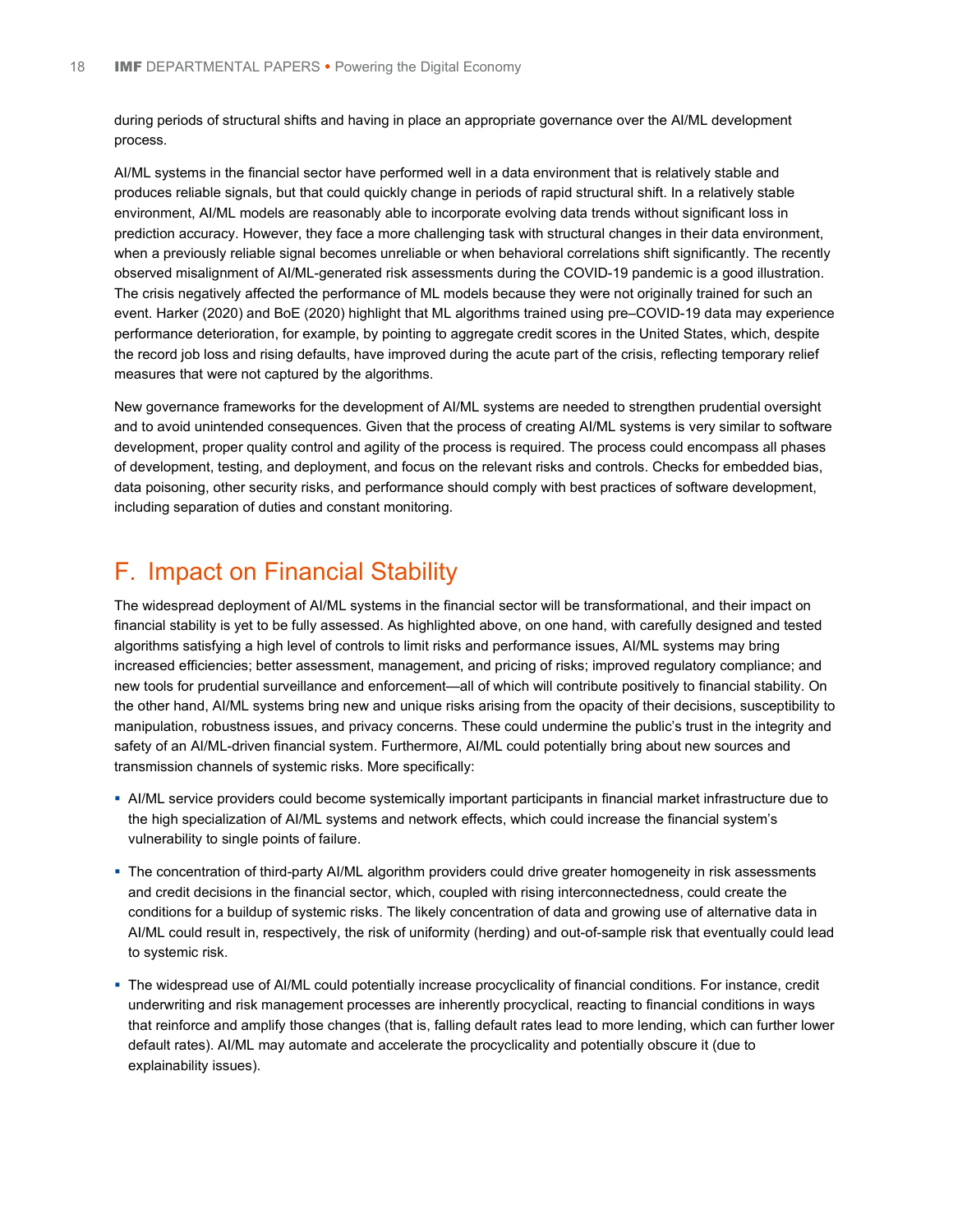- Moreover, in the case of a tail risk event, an inaccurate risk assessment and reaction by ML algorithms could quickly amplify and spread the shock throughout the financial system and complicate or even undermine the effectiveness of the policy response.
- Challenges in interpretation, sustainability of analytical power, and prediction of models raise the concern that economic policies or market strategies based on these models will be challenging to interpret or predict by the relevant counterparties, creating additional asymmetric information in the market, with an uncertain impact on financial stability.
- Finally, regulatory gaps could adversely impact financial stability if technological advances outpace existing regulations. Such advances are often led by providers who may fall outside existing regulatory perimeters.<sup>[21](#page-21-0)</sup>

The rapid evolution of AI/ML has led to a range of regulatory responses. While some jurisdictions have taken a more holistic approach to addressing the issues involved (for example, the Monetary Authority of Singapore<sup>[22](#page-21-1)</sup> and De Nederlandsche Bank<sup>[23](#page-21-2)</sup>), others have concluded that existing regulations and expectations on good governance are sufficient to address the emerging issues. Whether it is by way of new regulations or existing ones, regulators have generally focused on AI/ML governance frameworks, risk management, internal controls, and better controls over the model and data.

Addressing these challenges requires broad regulatory and collaborative efforts. An adequate policy response requires developing clear minimum standards and guidelines for the sector, coupled with stronger focus on securing the necessary technical skills. Given the inherent interconnectivity of issues related to the deployment of AI/ML systems in the financial sector, collaboration among financial institutions, central banks, financial supervisors, and other stakeholders is important to avoid duplication of work and to help counter potential risks. Many leading jurisdictions in the AI/ML sector have relied on well-articulated national AI strategies for promoting AI/ML development while ensuring that regulatory gaps do not materialize. Annex 3 provides an overview of country approaches to developing AI national strategies.

 $21$ For a more detailed discussion of new transmission channels of systemic risks, see Gensler and Bailey (2020).

<span id="page-21-2"></span><span id="page-21-1"></span><span id="page-21-0"></span><sup>22</sup>See MAS (2018).

<sup>&</sup>lt;sup>23</sup>See DNB (2019).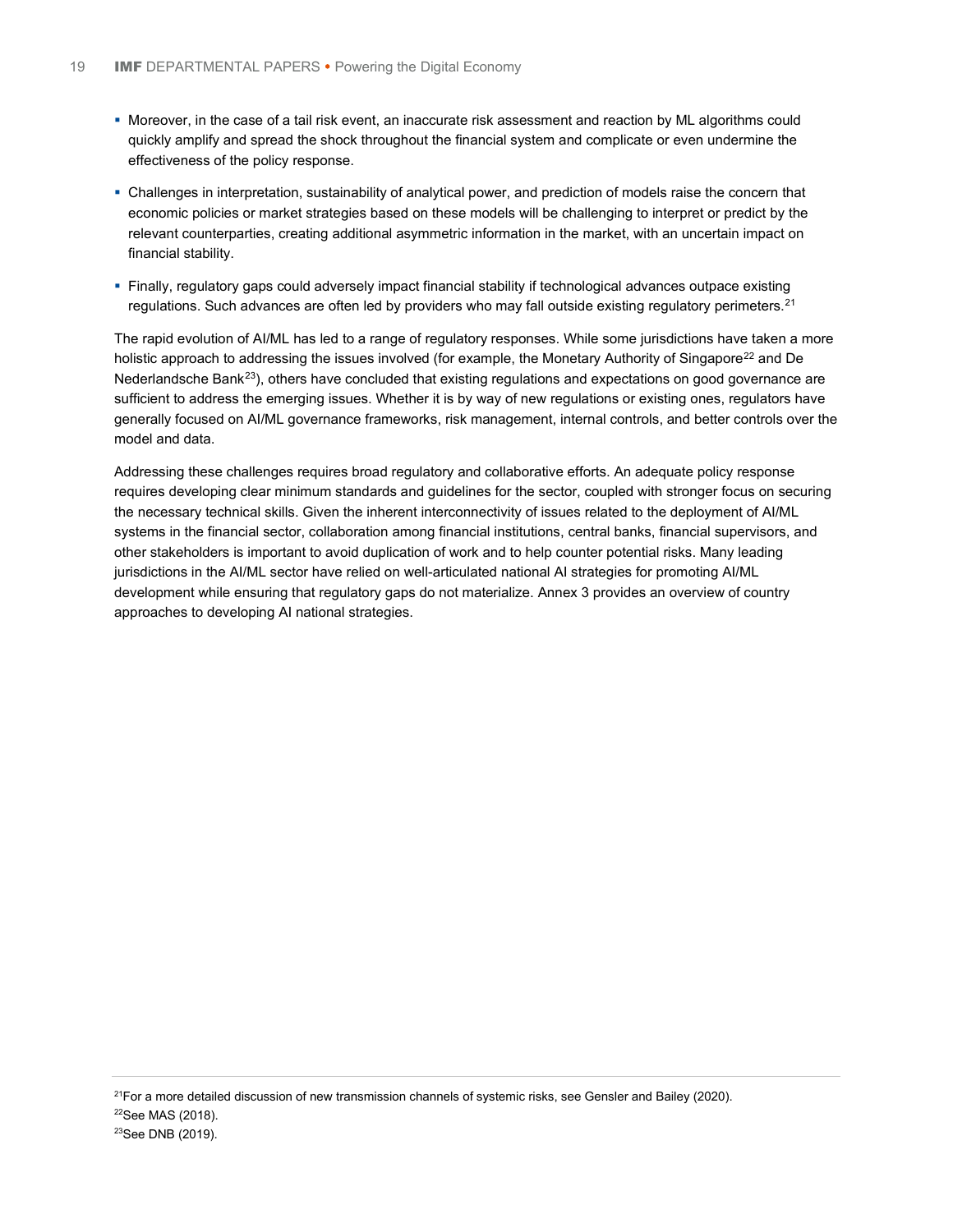# 4. Conclusion

The deployment of artificial intelligence (AI) and machine learning (ML) systems in the financial sector will continue to accelerate. This trend is driven by rapid increases in computational powers, data storage capacity, and big data, as well as by significant progress in modeling and use-case adaptations. The COVID-19 pandemic is accelerating the shift toward a more contactless environment and increasingly digital financial services, which will further strengthen the appeal of AI/ML systems to providers of financial services.

Use of AI/ML will bring important benefits but will also raise significant financial policy challenges. AI/ML systems offer financial institutions the potential for significant cost savings and efficiency gains, new markets, and better risk management; bring customers new experiences, products, and lower costs; and offer powerful tools for regulatory compliance and prudential oversight. However, these systems also bring about ethical questions and new unique risks to the financial system's integrity and safety, of which the full extent is yet to be assessed. The task facing financial sector policymakers is further complicated by the fact that these innovations are still evolving and morphing as new technologies come into play. These developments call for improvements in oversight monitoring frameworks and active engagement with stakeholders to identify possible risks and remedial regulatory actions.

In step with the Bali Fintech Agenda's call on national authorities to embrace the fintech revolution, regulators should broadly welcome the advancements of AI/ML in finance and undertake the preparations to capture its potential benefits and mitigate its risks. This includes the timely strengthening of institutional capacity, recruiting relevant expertise, building up knowledge, improving external communication with stakeholders, and expanding consumer education. Deployment of AI/ML systems in the financial sector has proven to be most effective when there are national AI strategies in place that involve all relevant public and private bodies.

Cooperation and knowledge sharing at the regional and international level is becoming increasingly important. This would allow for the coordination of actions to support the safe deployment of AI/ML systems and the sharing of experiences and knowledge. Cooperation will be particularly important to ensure that less-developed economies have access to knowledge related to techniques and methods, use cases, and regulatory and supervisory approaches.

Finally, the evolving nature of the AI/ML technology and its applications in finance mean that neither the users, the technology providers and developers, nor the regulators understand, currently, the full extent of the strengths and weaknesses of the technology. Hence, there may be many unexpected pitfalls that are yet to materialize, and countries will need to strengthen their monitoring and prudential oversight.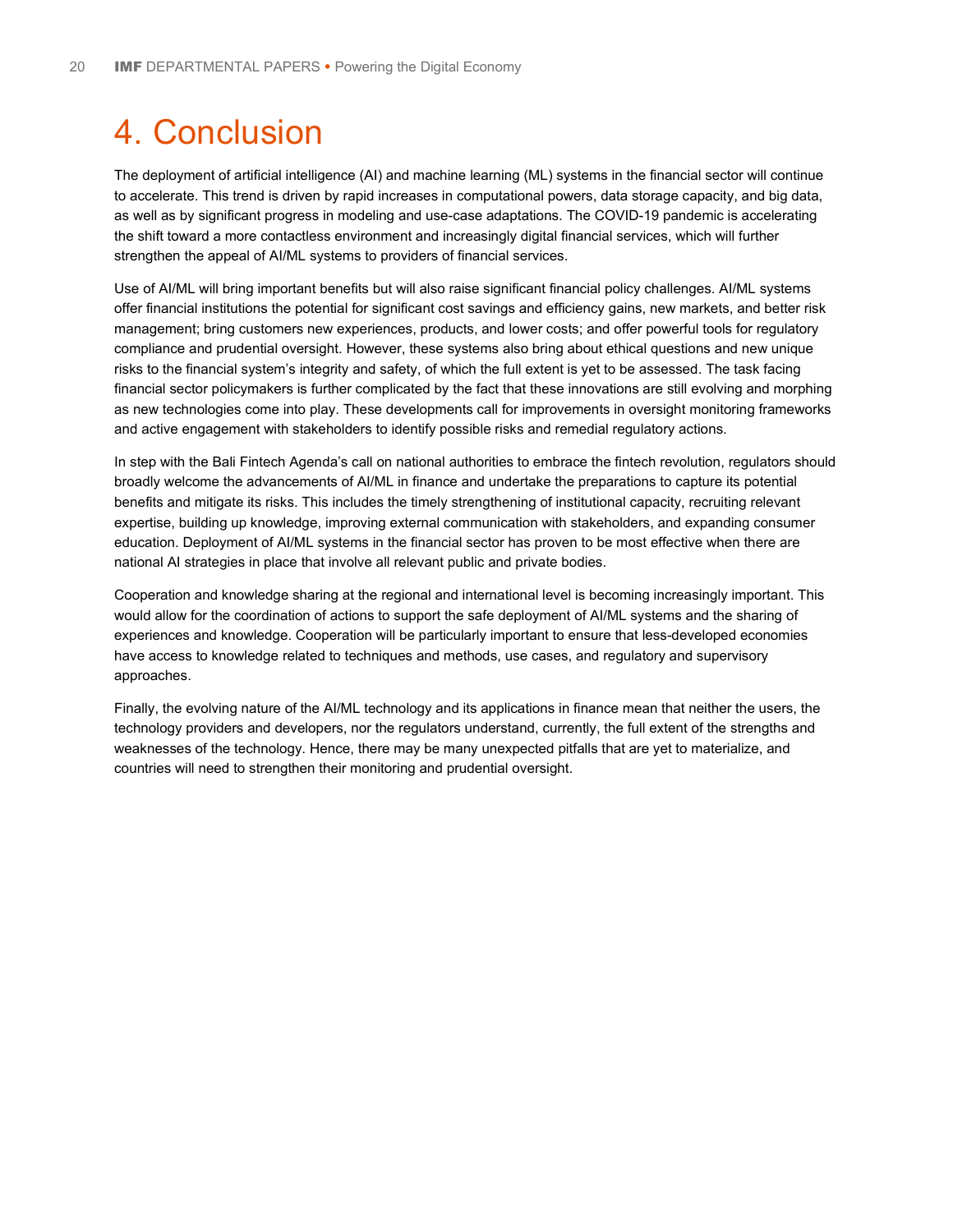# Annex 1. How Machine Learning Algorithms **Work**

While machine learning (ML) is a common fixture of today's artificial intelligence (AI) systems, this has not always been the case. Early AI relied heavily on expert systems consisting of a set of precise rules created by human experts. These were rules that a computer could follow, step by step, often giving the impression that it was responding to changing situations. However, given that these rules were often expressed in an "if-then" format, they imposed heavy limitations, basically rendering such systems useless when facing situations outside of the prescribed environment. Advances in ML offer AI systems the ability to learn from experience, thus making them more adaptable to new states of the world.

The key element that constitutes the basis of ML is that all learning can be reduced to learning the representation of a mapping between some input and output. For example, if a classification problem is considered in which objects are split into predetermined classes, the objective of ML becomes learning a mapping between the features of the objects and the predetermined classes. An important fact to understand is that the mapping does not necessarily have to have a functional form, that is, a mathematical expression. There is an important distinction between fitting and learning processes. If the functional forms for the mapping were known, with the only unknowns being its parameters, then the problem becomes a fitting task, which means that all that is left to do is to estimate the parameters. When the functional form is not known, or does not exist, fitting is not helpful, and a learning process needs to be employed.

A ML model usually consists of the selected relevant features from the input data along with a learning algorithm and performance criteria. Regardless of the learning paradigm, the learning process requires the selection of a set of features from the available data on which a learning algorithm, or even a set of learning algorithms, is applied. The algorithms are evaluated based on some performance criteria that vary with the problem for which a solution needs to be learned. The combination of features, learning algorithms, and performance criteria can be thought of as the ML model that provides the learned mapping from the inputs to the outputs.

The learning paradigms depend on the data available for the learning process:

- *Supervised learning* requires that the training data contain both the inputs (or features) and the correct associated outputs (labels, or targets). In this case, the objective of ML is to find a mapping between the known inputs and outputs through the use of an algorithm. The idea is that the mapping (or the model)<sup>[1](#page-23-0)</sup> learned this way can be used on unseen inputs and accurately predict the outputs. Overfitting is one of the main challenges in ML and it occurs when the model performs very well on the training data set, but poorly on new, unseen data (test data). The better a model performs on the training data, the less biased it is. However, its performance can change dramatically on a set of unseen data. In this case, in order to achieve robustness in performance, the researcher may opt to choose a model that does not perform as well on the training set but maintains its performance on the test set. This situation is known as the bias-variance trade-off.
- *Unsupervised learning* occurs when the available data does not contain the outputs. Given that only the features are available (and without an associated label), the algorithm employed will not only have to learn the mapping, but also generate the labels. For example, in anomaly detection problems, no prior information exists about the data points that represent an anomaly. In this situation, using a clustering algorithm is a common approach to learn a viable mapping. Under the assumption that all normal activity occurs in clusters, the data points that are identified as belonging to clusters can be labeled as normal activity, while the rest of the data points will be labeled as anomalies.

<span id="page-23-0"></span><sup>1</sup> In practice, it is common to refer to the mapping as a model; the terms are used interchangeably from here on.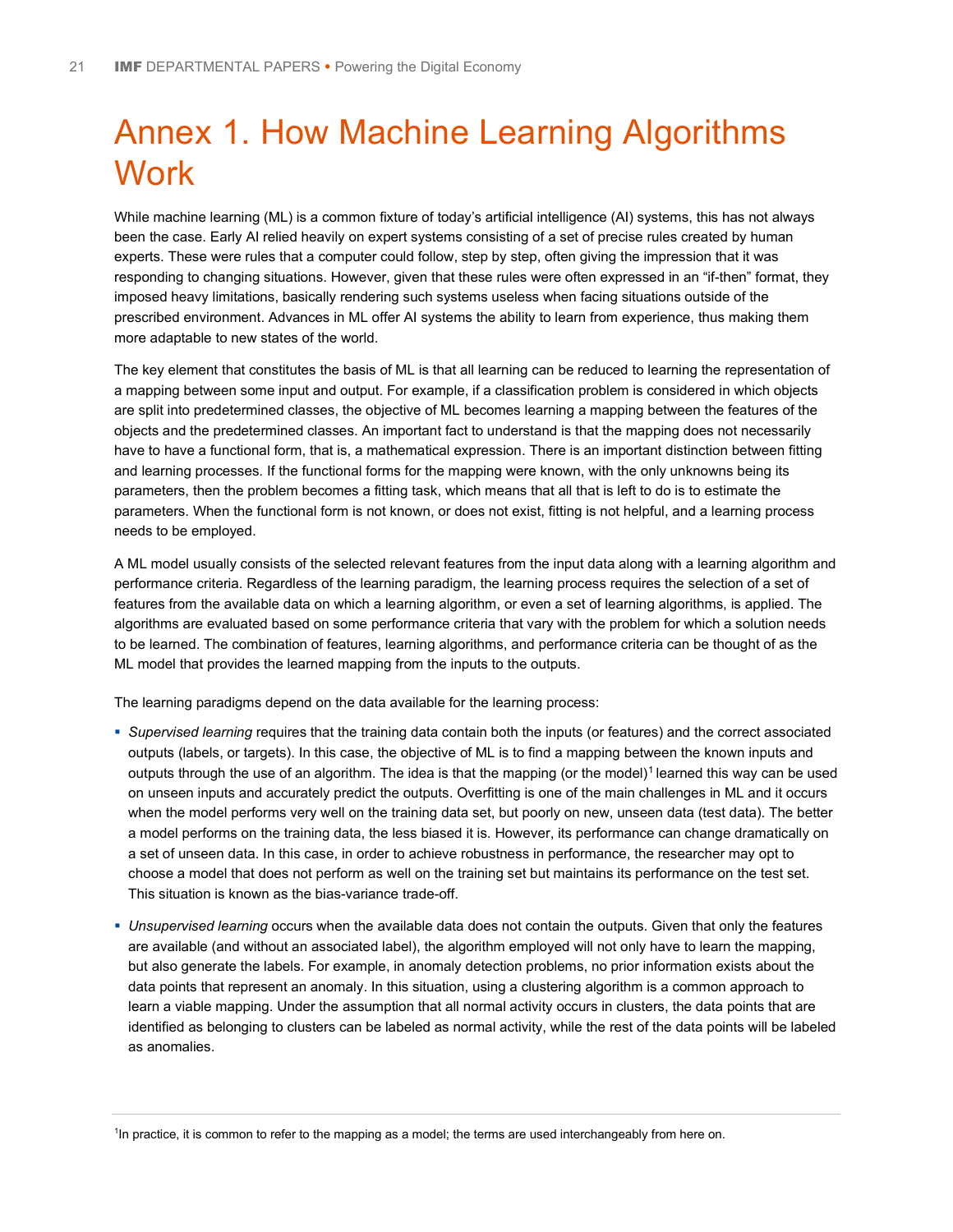*Reinforcement learning* is used in situations when the available data is not fixed, and it changes through a feedback loop from the environment to the AI system. In addition, the labels or outputs associated with inputs are not necessarily correct or desired. The most common example of reinforcement learning is learning to play a game, such as chess.

Deep learning is an approach to AI/ML that has been responsible for most of the recent developments of AI/ML

systems, including image and speech recognition (Hinton, LeCun, and Bengio 2015). The main difference between deep learning and the classical ML approach resides in the way they pre-process the raw input data before feeding it into the algorithm (Annex Figure 1.1). Classical ML modeling requires the modeler to transform the original raw data into a set of variables (features) that can be used by the AI/ML system to train the model. For instance, if the task is to recognize handwritten numbers, the modeler would have to transform the image pixels into a set of variables, such as curvature, size, and density, and then use this transformed data to train a ML model. Deep learning, conversely, embeds this process into the AI/ML system, which would be trained using the raw data. One of its tasks would be to extract from the data the important features required to

maximize its performance criteria. For instance,





Sources: IMF staff; adapted from Goodfellow, Bengio, and Courville (2016).

considering the aforementioned task, the modeler would feed the images directly into the system and it would select the features set that works best (Goodfellow, Bengio, and Courville 2016).

Another feature of deep learning models is that they are comprised of several learning layers, where each layer is responsible for representing concepts that are expressed in terms of previous layers that represent simpler concepts (Hinton, LeCun, and Bengio 2015). For example, the first layer of the system can recognize limbs, the second one may recognize human limbs, and the third and final one can leverage these previous layers and recognize humans in a picture. The number of layers is related to the depth of the deep learning system. In general, the deeper the model, the more flexible (and more complex) it is. On one hand, it enables great performance in complex tasks, such as face recognition and translation but, on the other hand, it is usually referred to as a black box system and is at the lower end of explainable models (Guidotti and others 2019). The depth and complexity of such models has implications for the security of the system, given that it could be more prone to adversarial attacks, which consist of building examples with small perturbations that can easily trick the AI system (Goodfellow, Shlens, and Szegedy 2014). A well-known example is in Annex Figure 1.2, where a human imperceptible perturbation is added to a panda picture that tricks the AI to classify it as a gibbon with high level of confidence.

Natural language processing (NLP) is a set of computational techniques that allow machines to learn, understand, and produce human language contents. It dates to the 1940s, when scientists began to work with populating computers with vocabularies and human language rules. From the 1990s onward scientists started to favor the currently used statistical or corpus-based methods largely because of the difficulties of interpreting human language in a structured manner (Hirshberg and Manning 2015). Nevertheless, NLP suffers from a major limitation: only a limited set of the languages currently spoken generate online material in the necessary magnitude to train algorithms. Even though many of the remaining languages are spoken and written by a large share of the world's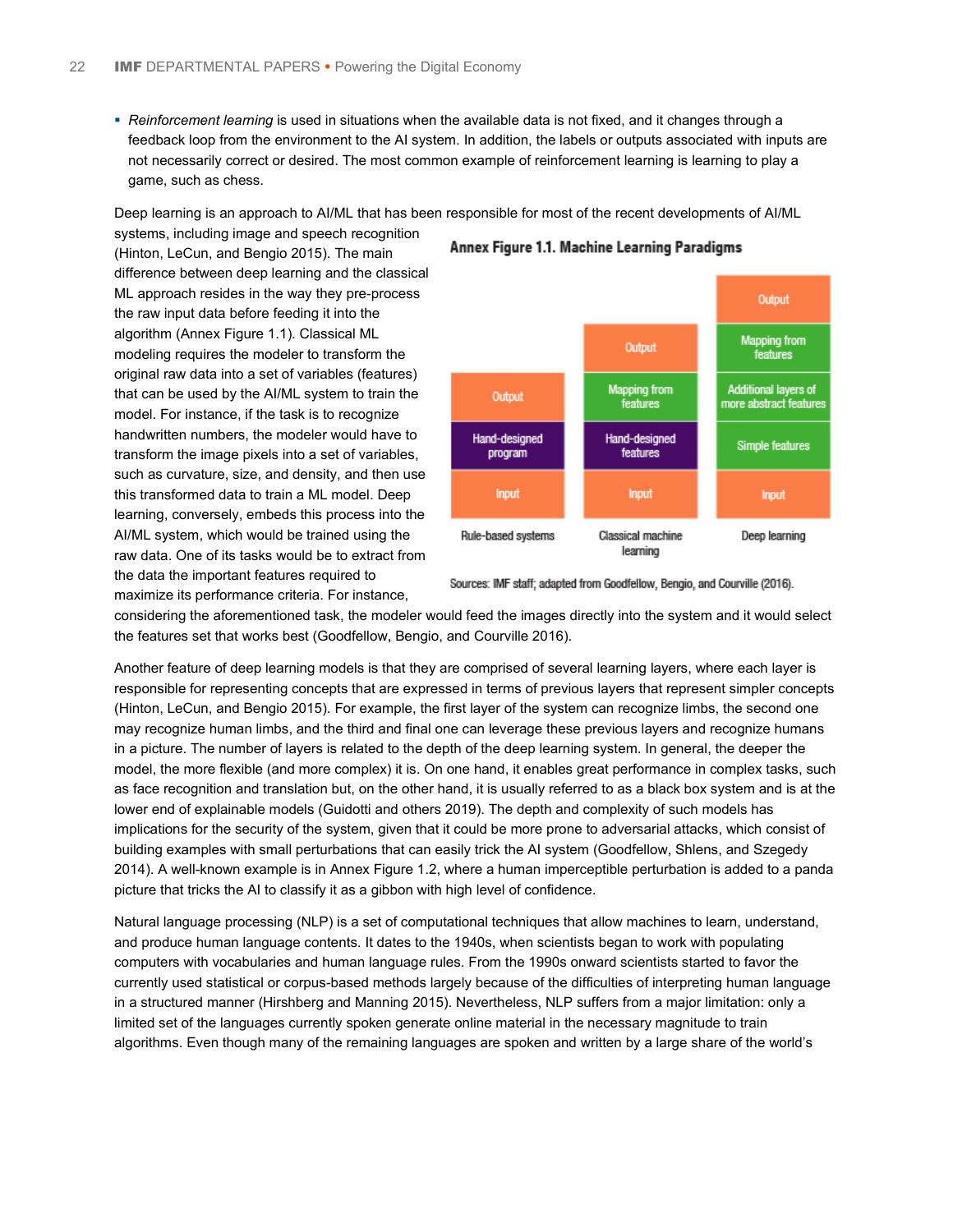population, they lack proper online resources for NLP algorithms, yielding inaccurate models for such tasks as translations or conversational agents on such languages, therefore contributing to a widening of the digital divide. Researchers aim to rectify this situation by developing multilingual NLP using unsupervised models and novel techniques to transfer resources between various languages (Ponti and others 2019).

NLP is currently used in several applications, such as:

- To facilitate human-to-human communication via automated language translation, a capability that was boosted by the exceptional quantities of parallel text brought by the Internet in the 1990s. In a context-aware blind evaluation in 2020, human judges thought a deep learning system outperformed news translation in accuracy, with comparable fluency.
- To provide spoken dialogue systems and conversational agents, leading to such devices as Apple Siri or Amazon Alexa personal assistants.

#### Annex Figure 1.2. Example of an Input Attack

In an input (or adversarial example) attack, researchers add an imperceptible perturbation (middle column, pictures magnified by 10x) to a previously recognized image (left column), causing the machine learning model to misclassify all the resulting images as ostriches.



Source: Adapted from "Adversarial examples generated for AlexNet" by Szegedy and others (2014), licensed under CC BY 3.0.

Although dialogue management and contextualization are generally deficient at this moment, conversational technology is widespread and performs well under suitable conditions, such as when conversation topics are known in advance.

- To extract knowledge by reading and understanding free text. Such capability may be used to create structured information databases from textual records. For instance, in 2015 researchers were able to predict drug-gene relationships by using algorithms to read and analyze over 23 million articles containing the results of biomedical research abstracts (Percha and Altman 2015).
- To analyze social media, by retrieving information from sources such as Twitter, Facebook, YouTube, among other. Even though data from these sources is often unreliable, it enables the extraction of useful analytics from language used by users in forums and discussions, such as demographics. Furthermore, it is often used to analyze speaker states: the opinions, beliefs, emotions, and other personal views expressed in language. This is usually done through sentiment analysis, whereby one may determine the positive or negative emotional attitude of subjects toward a predetermined subject.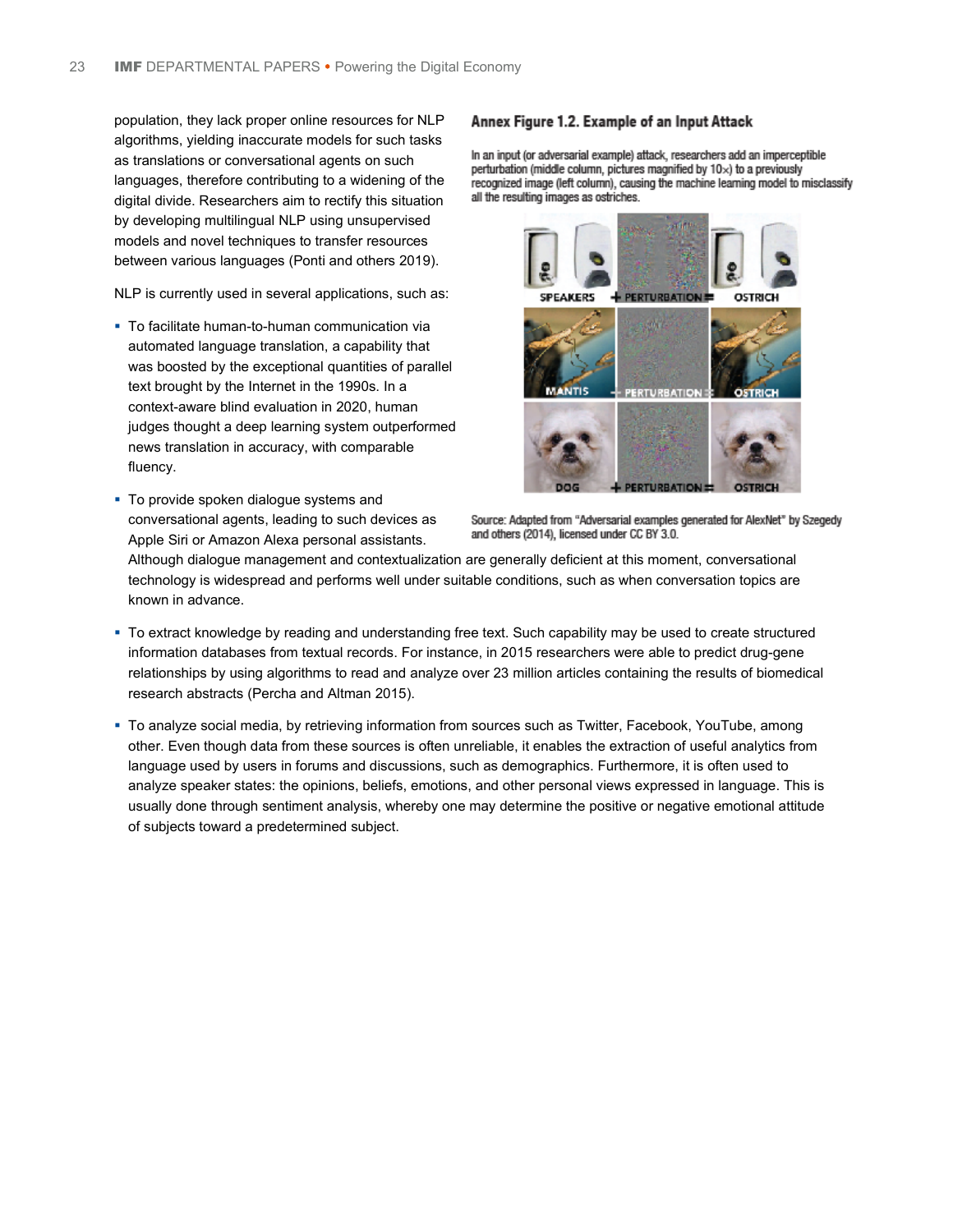# Annex 2. Artificial Intelligence in Finance—Risk Profile

| <b>Sources of Risk</b>                 | <b>Risk Category</b>                 | <b>Risk Materialization</b>                                                                            |
|----------------------------------------|--------------------------------------|--------------------------------------------------------------------------------------------------------|
| <b>Data</b>                            | Quality and availability             | Inaccurate or suboptimal outcome                                                                       |
|                                        | Privacy                              | Data leaks undermining public trust                                                                    |
|                                        | <b>Embedded bias</b>                 | <b>Discriminatory practices</b>                                                                        |
|                                        |                                      | Performance robustness Inability to recognize structural shifts in the data                            |
|                                        | Explainability                       | Difficulties in explaining or detecting the appropriateness of machine learning<br>(ML) decisions      |
| Algorithm                              | Privacy                              | ML operations creating inadvertent data leaks undermining public trust                                 |
|                                        | Embedded bias                        | Discriminatory practices                                                                               |
|                                        | Development<br>qovernance            | Inadequate deployment of ML systems in production environments                                         |
| <b>Cybersecurity</b>                   |                                      | Traditional cyber threats Human or software failures                                                   |
|                                        | Data poisoning                       | Corrupting artificial intelligence (AI)/ML training                                                    |
|                                        | Input manipulation                   | Misleading AI/ML systems during operations                                                             |
|                                        | <b>Model</b><br>extraction/inversion | Recover training data, or the model itself                                                             |
|                                        | Operational capacity                 | Inadequate deployment, operation, and risk management of AI/ML systems                                 |
| <b>Technology</b><br><b>Management</b> | <b>Outsourcing AI/ML</b><br>services | Exposure to third-party risks                                                                          |
| <b>Systemic</b>                        | <b>Network effects</b>               | Higher concentration of AI/ML service providers who could become<br>systemically important             |
|                                        | <b>Risk assessment</b>               | Buildup of systemic risk due to greater homogeneity in risk assessments and<br>credit decisions        |
|                                        | <b>Interconnectedness</b>            | Inaccurate ML risk assessment and reaction could quickly amplify and<br>spread in the financial system |
|                                        | <b>Regulatory gaps</b>               | Development outpaces regulations and providers who may fall outside<br>regulatory perimeter            |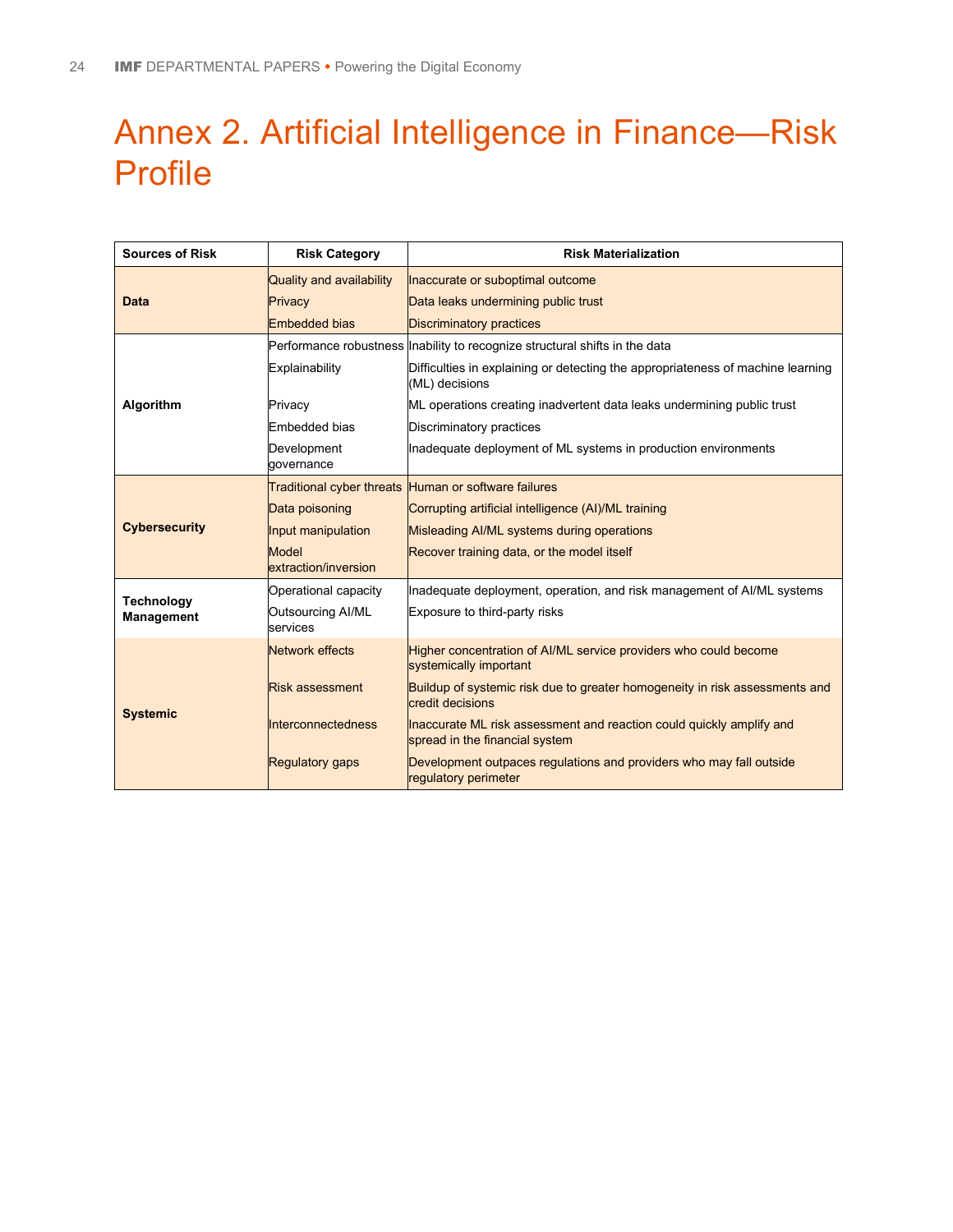# Annex 3. National Artificial Intelligence **Strategies**

This annex provides an overview of national artificial intelligence (AI) strategies. The overview is intended to highlight efforts and approaches to developing AI strategies across the globe as well as priorities and key lessons. This overview is not intended to provide details on specific national AI strategies or views on their qualities.

Considering the promise and complexity of AI, a rising number of countries are developing national AI strategies. About 60 countries around the world have developed national AI strategies (most since 2010 (OECD 2021)). Some national authorities have pursued overarching multiyear strategies of AI implementation that are intended to attract private investment, foster innovation, and develop a skilled workforce for the future. Success indicators often include mapping AI national strategies to the Sustainable Development Goals adopted by United Nations member states in 2015 (Stanford University 2019).

Developing national strategies on AI is not new but has accelerated significantly in recent years (Annex Figure 3.1). Recent years have witnessed a rapid increase in the number of countries developing national AI strategies, driven by technological advances that are facilitating fast deployments of AI systems across a wide range of sectors (for example, security, financial, health).



#### Annex Figure 3.1. National Artificial Intelligence Strategy Landscape

Source: IMF staff, based on information in OECD (2021).

Note: Data labels use International Organization for Standardization (ISO) country codes.

Approaches to national AI strategies vary across countries, reflecting differences in national priorities, as well as available skills and resources. The coverage of a national strategy on AI is defined by the number of policy initiatives a country develops and the spread of these policies across multiple themes (for example, finance, education, health, climate change). AI strategies are sometimes embedded in broader science and technology initiatives. Furthermore, AI strategies are linked to strategies and regulations related to, among others, data access, sharing and privacy frameworks, intellectual property management, national security, and ethical use of AI. Regulations, such as the US Health Insurance Portability and Accountability Act and General Data Protection Regulation, will need to be continuously reviewed to address new concerns arising from AI systems deployment.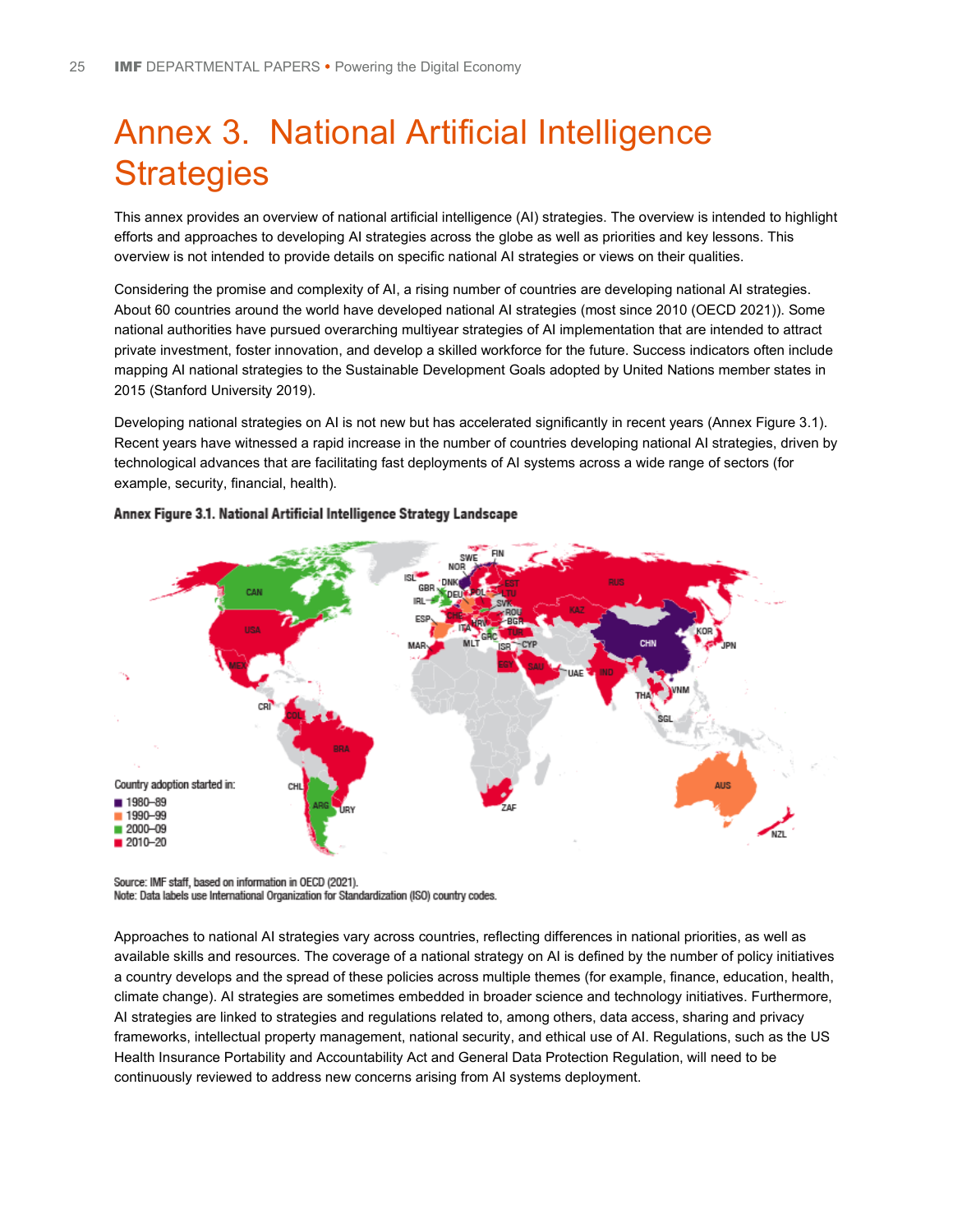OECD Artificial Intelligence Policy Observatory data show that 60 countries and the European Union have developed AI strategies that encompass, collectively, more than 600 policy initiatives covering a broad range of issues. The widest coverage is attributed to the United States, where more than 47 initiatives have been developed on AI usage and coverage. Regionally, the European Union has more coverage than any other region, with 5[1](#page-28-0) initiatives.<sup>1</sup> Common elements of these strategies touch on leadership and vision, focus and specialization, partnership and collaboration, including with academia, AI research and development, developing human capital, governance, and risk management (Annex Figure 3.2).

A review of current AI national and regional strategies reveals several common lessons in designing and implementing AI development strategies:

- **Designing and implementing a successful AI** strategy is linked to clear objectives, often the United Nations Sustainable Development Goals. This linkage enables robust assessment and monitoring, which in turn translates to valuable outcomes on national, regional, and global levels.
- There is a need for enhanced open access to research on AI. Publishing and sharing AI research, including data and code, would aid practitioners and policymakers.
- **Stronger emphasis should be placed on developing** human capital. Those skilled in AI are heavily recruited by major companies, resulting in a brain drain. The slow growth in skilled graduates with formal AI education must be addressed.
- Focus on ethics in AI. While technical standards are designed to address concerns about using technology and managing associated risks, they do not address, by design, the ethical aspects of developing AI technologies, which need to be considered when designing AI strategies.

Collaboration at the international level is picking up. The European Commission and its 28 state members, in addition to Norway, signed the "Declaration of Cooperation on AI" in 2018 (Stix 2020). It aims to

#### Annex Figure 3.2. Key Features of National Artificial **Intelligence Strategies**

(Number of policy initiatives embedded in 60 national AI strategies)

Al strategies' priorities focus on developing an enabling environment, including, in particular, the governance of AI development, digital infrastructure, upgrading skills, and promoting innovative businesses and sectors.

An important aim is to build up local skills and promote innovative businesses and sectors.



Most strategies involve actions and coordination across multiple public bodies.

Public bodies are expected to plan activities based on strategy

Strategy communicated to public bodies

Strategy dictates public bodies' activities or budgets

Strategy provides recommendations to public bodies which they have to adopt or reject via formal procedures



Progress monitoring is embedded in most strategies and is often performed by a dedicated body.



Source: IMF staff, based on information provided by OECD (2021). Note:  $AI =$  artificial intelligence.

define and implement a comprehensive and integrated approach and to review and modernize individual state

<span id="page-28-0"></span><sup>1</sup> Of the 60 countries and regions that have developed AI strategies, 11 (Argentina, Brazil, Colombia, Estonia, Germany, India, Israel, Japan, Lithuania, Turkey, and the United States) have included initiatives that aim to address the COVID-19 pandemic (OECD 2021).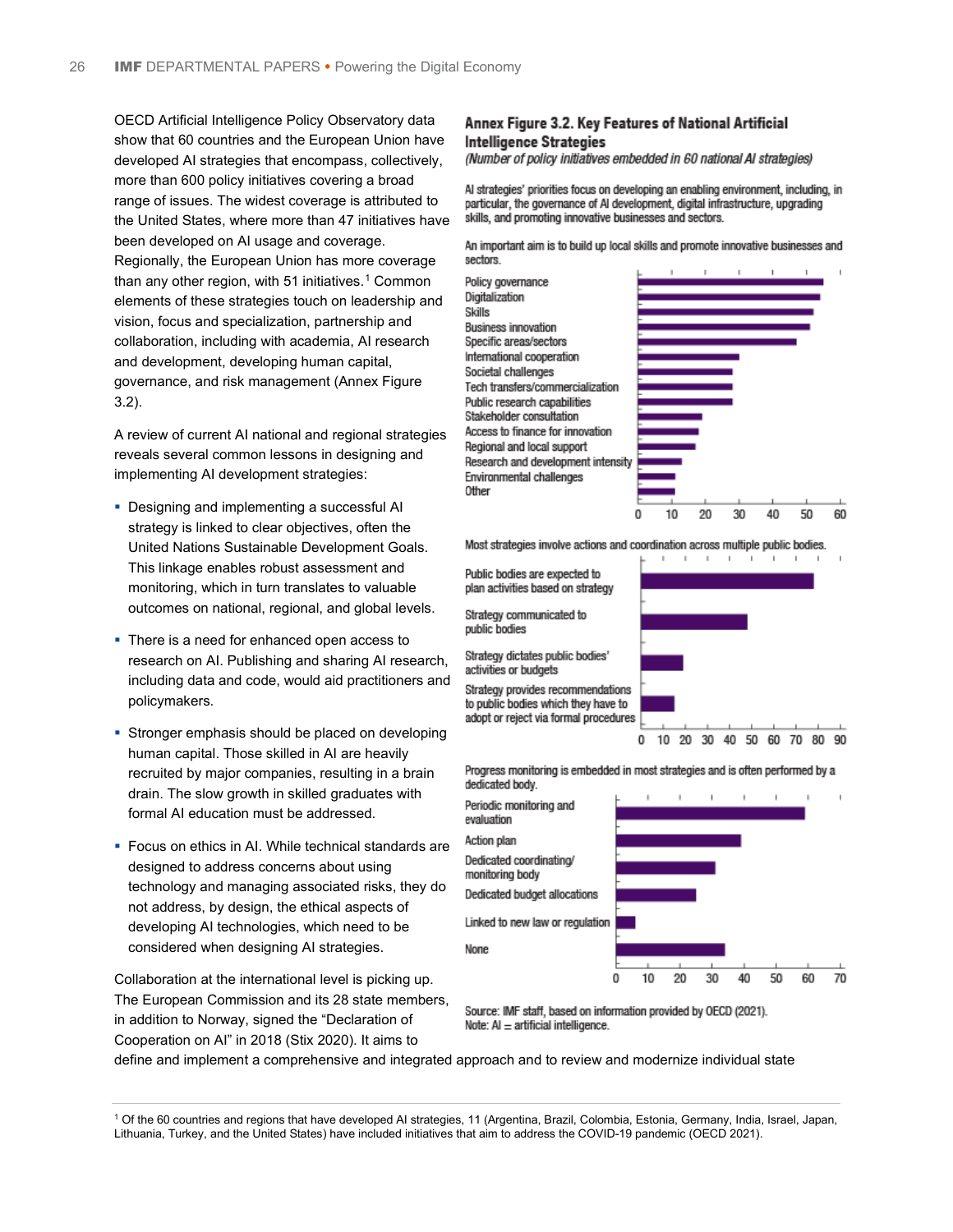policies "to ensure that opportunities arising from AI are seized and the emerging challenges addressed." The Chief Executive Board within the United Nations has launched an initiative with a concrete roadmap to build capacity in harnessing the potential of AI and raise awareness regarding its risks (UN 2019). The Group of Twenty (G20) Digital Economy Task Force has taken the lead in advancing the G20 AI principles. The main objective of those principles is to foster public trust and confidence in AI technologies and realize their potential through a human-centered approach (G20 2019).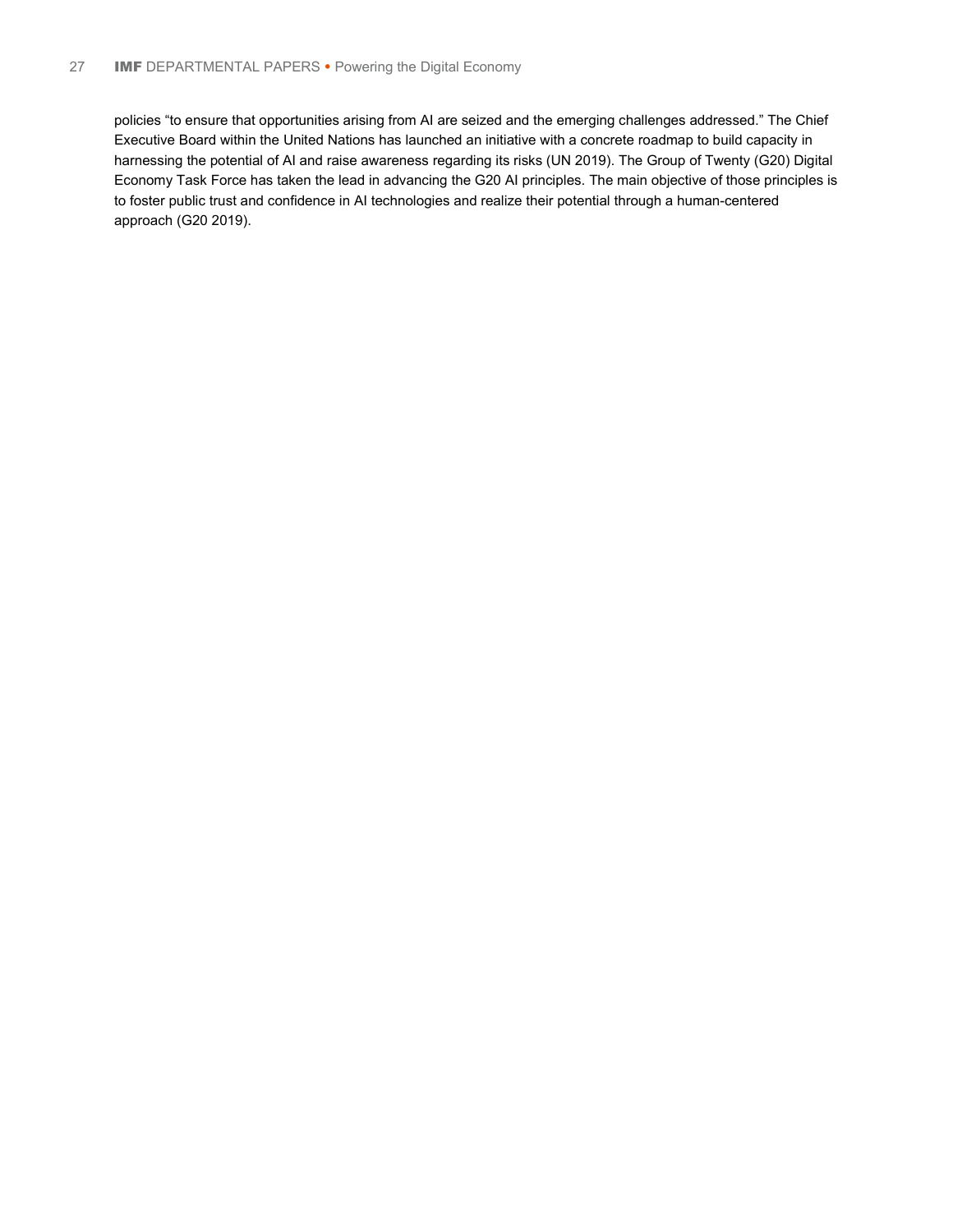## **References**

- Alonso, C., A. Berg, S. Kothari, C. Papageorgiou, and S. Rehman. 2020. "Will the AI Revolution Cause a Great Divergence?" IMF Working Paper 20/184, International Monetary Fund, Washington, DC.
- Arner, D., J. Barberis, and R. Buckley. 2017. "FinTech, RegTech, and the Reconceptualization of Financial Regulation." *Northwestern Journal of International Law & Business* 37 (3). [https://scholarlycommons.law.northwestern.edu/njilb/vol37/iss3/2/.](https://scholarlycommons.law.northwestern.edu/njilb/vol37/iss3/2/)
- Bank of England (BoE). 2020. "The Impact of COVID on Machine Learning and Data Science in UK Banking." *Quarterly Bulletin 2020 Q4*. [https://www.bankofengland.co.uk/quarterly-bulletin/2020/2020-q4/the-impact-of-covid-on-machine](https://www.bankofengland.co.uk/quarterly-bulletin/2020/2020-q4/the-impact-of-covid-on-machine-learning-and-data-science-in-uk-banking)[learning-and-data-science-in-uk-banking.](https://www.bankofengland.co.uk/quarterly-bulletin/2020/2020-q4/the-impact-of-covid-on-machine-learning-and-data-science-in-uk-banking)
- Bazarbash, M. 2019. "FinTech in Financial Inclusion: Machine Learning Applications in Assessing Credit Risk." IMF Working Paper 19/109, International Monetary Fund, Washington, DC.
- Bolhuis, M. A., and B. Rayner. 2020. "Deus ex Machina? A Framework for Macro Forecasting with Machine Learning." IMF Working Paper 20/45, International Monetary Fund, Washington, DC.
- Chandola, V., A. Banerjee, and V. Kumar. 2009. "Anomaly Detection: A Survey." *ACM Computing Surveys* 41 (3). [https://doi.org/10.1145/1541880.1541882.](https://doi.org/10.1145/1541880.1541882)
- Cloudera Fast Forward. 2020. "Interpretability." Cloudera Fast Forward Labs Research, Santa Clara, CA. [https://ff06-](https://ff06-2020.fastforwardlabs.com/ff06-2020-interpretability.pdf) [2020.fastforwardlabs.com/ff06-2020-interpretability.pdf.](https://ff06-2020.fastforwardlabs.com/ff06-2020-interpretability.pdf)
- Corbett-Davies, S., E. Pierson, A. Feller, S. Goel, and A. Huq. 2017. "Algorithmic Decision Making and the Cost of Fairness." In Proceedings of the 23rd International Conference on Knowledge Discovery and Data Mining, 797-806.
- Comiter, M. 2019. "Attacking Artificial Intelligence: AI's Security Vulnerability and What Policymakers Can Do About It." Belfer Center for Science and International Affairs, Harvard Kennedy School. [https://www.belfercenter.org/publication/AttackingAI.](https://www.belfercenter.org/publication/AttackingAI)
- Danielsson, J., R. Macrae, and A. Uthemann. 2020. "Artificial Intelligence As a Central Banker." VOX CEPR Policy Portal, March 6. [https://voxeu.org/article/artificial-intelligence-central-banker.](https://voxeu.org/article/artificial-intelligence-central-banker)
- De Nederlandsche Bank (DNB). 2019. "General Principles for Use of Artificial Intelligence in Finance." DNB, Amsterdam.
- di Castri, S., S. Hohl, A. Kulenkampff, and J. Prenio. 2019. "The Suptech Generations." FSI Insights on Policy Implementation, Bank for International Settlements, Basel. [https://www.bis.org/fsi/publ/insights19.pdf.](https://www.bis.org/fsi/publ/insights19.pdf) Digalaki, E. 2021. "The Impact of Artificial Intelligence in the Banking Sector & How AI is Being Used in 2021." *Insider*, January 13. [https://www.businessinsider.com/ai-in-banking-report.](https://www.businessinsider.com/ai-in-banking-report)
- Doerr, S., L. Gambacorta, and J. M. Serena. 2021. "Big Data and Machine Learning in Central Banking." BIS Working Paper 930, Bank for International Settlements, Basel.
- European Central Bank (ECB). 2019. "Bringing Artificial Intelligence to Banking Supervision." [https://www.bankingsupervision.europa.eu/press/publications/newsletter/2019/html/ssm.nl191113\\_4.en.html.](https://www.bankingsupervision.europa.eu/press/publications/newsletter/2019/html/ssm.nl191113_4.en.html)
- Friedman, B., and H. Nissenbaum. 1996. "Bias in Computer Systems." *ACM Transactions on Information Systems* 14 (3): 330–47.
- Financial Stability Board (FSB). 2020. "The Use of Supervisory and Regulatory Technology by Authorities and Regulated Institutions: Market Developments and Financial Stability Implications." Financial Stability Board, Basel, Switzerland. [https://www.fsb.org/wp-content/uploads/P091020.pdf.](https://www.fsb.org/wp-content/uploads/P091020.pdf)
- FinCoNet. 2020. "SupTech Tools for Market Conduct Supervisors." Paris.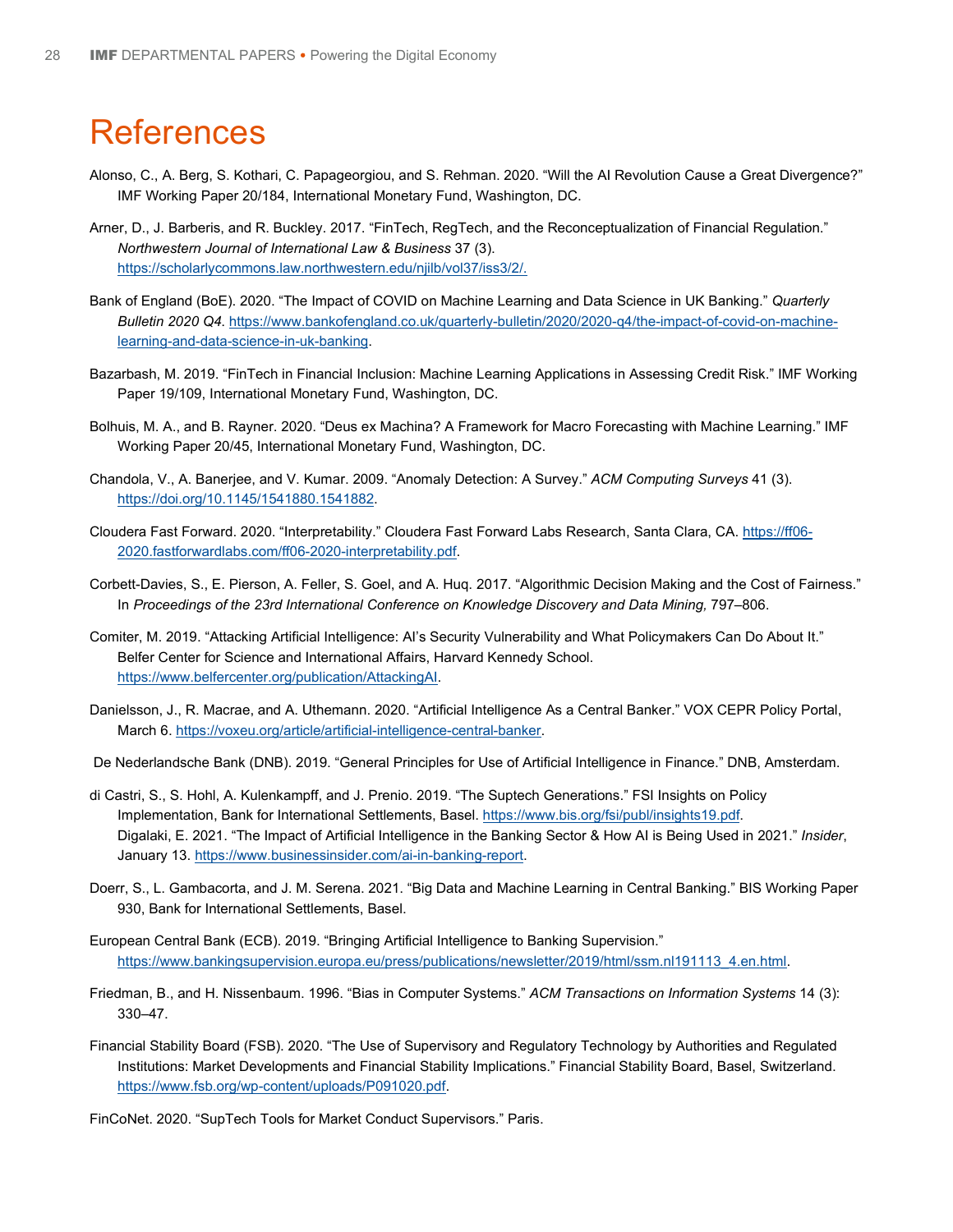- Fuster, A., P. Goldsmith-Pinkham, T. Ramadorai, and A. Walther. 2020. "Predictably Unequal? The Effects of Machine Learning on Credit Markets." Mimeo. [https://papers.ssrn.com/sol3/papers.cfm?abstract\\_id=3072038.](https://papers.ssrn.com/sol3/papers.cfm?abstract_id=3072038)
- Gates, S. W., V. G. Perry, and P. M. Zorn. 2002. "Automated Underwriting in Mortgage Lending: Good News for the Underserved?", Housing Policy Debate, 13 (2): 369–91.
- Gambacorta, L., Y. Huang, H. Qiu, and J. Wang. 2019. "How Do Machine Learning and Nontraditional Data Affect Credit Scoring? New Evidence from a Chinese Fintech Firm." BIS Working Paper 834, Bank for International Settlements, Basel.
- Gensler, G., and L. Bailey. 2020. "Deep Learning and Financial Stability." MIT Working Paper, Massachusetts Institute of Technology, Boston, MA[. https://papers.ssrn.com/sol3/papers.cfm?abstract\\_id=3723132.](https://papers.ssrn.com/sol3/papers.cfm?abstract_id=3723132)
- Goodfellow, I., Y. Bengio, and A. Courville. 2016. *Deep Learning*. Cambridge, MA: MIT Press.
- Goodfellow, I. J., J. Shlens, and C. Szegedy. 2014. "Explaining and Harnessing Adversarial Examples." Cornell University. [https://arxiv.org/abs/1412.6572.](https://arxiv.org/abs/1412.6572)
- Goodman, B., and S. Flaxman. 2016. "European Union Regulations on Algorithmic Decision Making and a 'Right to Explanation'." [https://arxiv.org/pdf/1606.08813.pdf.](https://arxiv.org/pdf/1606.08813.pdf)
- Google and International Finance Corporation. 2020. "e-Conomy Africa 2020." [https://www.ifc.org/wps/wcm/connect/e358c23f-afe3-49c5-a509-034257688580/e-Conomy-Africa-](https://www.ifc.org/wps/wcm/connect/e358c23f-afe3-49c5-a509-034257688580/e-Conomy-Africa-2020.pdf?MOD=AJPERES&CVID=nmuGYF2)[2020.pdf?MOD=AJPERES&CVID=nmuGYF2.](https://www.ifc.org/wps/wcm/connect/e358c23f-afe3-49c5-a509-034257688580/e-Conomy-Africa-2020.pdf?MOD=AJPERES&CVID=nmuGYF2)
- Group of Twenty (G20). 2019. "G20 Ministerial Statement on Trade and Digital Economy." [https://www.mofa.go.jp/files/000486596.pdf.](https://www.mofa.go.jp/files/000486596.pdf)
- Guidotti, R., A. Monreale, S. Ruggieri, F. Turini, D. Pedreschi, and F. Giannotti. 2019. "A Survey of Methods for Explaining Black Box Models." *ACM Computing Surveys* 51 (5): 1–42.
- Haksar, V., Y. Carrière-Swallow, E. Islam, A. Giddings, K. Kao, E. Kopp, and G. Quiros. 2021. "Towards A Global Approach to Data in the Digital Age." IMF Staff Discussion Note, International Monetary Fund, Washington, DC.
- Hao, K. 2019. "This is How AI Bias Really Happens—And Why It's So Hard to Fix." *MIT Technology Review*, February 4, Massachusetts Institute of Technology, Cambridge, MA.
- Harker, P. 2020. "The Economics of Artificial Intelligence and Machine Learning." Speech at the Official Monetary and Financial Institutions Forum, September 29, Philadelphia, PA.
- Hinton, G., Y. LeCun, and Y. Bengio. 2015. "Deep Learning." *Nature 521* (7553): 436–44.
- Hirshberg, J., and C. D. Manning. 2015. "Advances in Natural Language Processing." *Science* 349 (6245): 261–66.
- Hong Kong Monetary Authority (HKMA). 2020. "Reshaping Banking with Artificial Intelligence." [https://www.hkma.gov.hk/media/eng/doc/key-functions/finanical-infrastructure/Whitepaper\\_on\\_AI.pdf.](https://www.hkma.gov.hk/media/eng/doc/key-functions/finanical-infrastructure/Whitepaper_on_AI.pdf)
- Institute of International Finance (IIF). 2017. "Deploying Regtech against Financial Crime." Report of the Regtech Working Group, IIF, Washington, DC[. https://www.iif.com/portals/0/Files/private/32370132\\_aml\\_final\\_id.pdf.](https://www.iif.com/portals/0/Files/private/32370132_aml_final_id.pdf)
- International Monetary Fund (IMF). 2020. *Regional Economic Outlook for Sub-Saharan Africa*, April, Washington, DC.
- [Khan, A. 2018. "A Behavioral Approach to Financial Supervision, Regulation, and Central Banking.](https://www.imf.org/%7E/media/Files/Publications/WP/2018/wp18178.ashx)*"* IMF Working Paper [18/178, International Monetary Fund, Washington, DC.](https://www.imf.org/%7E/media/Files/Publications/WP/2018/wp18178.ashx)
- Khan, A., and M. Malaika. 2021*. "*Central Bank Risk Management, Fintech, and Cybersecurity." IMF Working Paper 2021/105, International Monetary Fund, Washington DC.
- Khandani, A., K. Adlar, and A. Lo. 2010. "Consumer Credit-Risk Models via Machine Learning Algorithms." *Journal of Banking & Finance* 34 (11): 2767–787.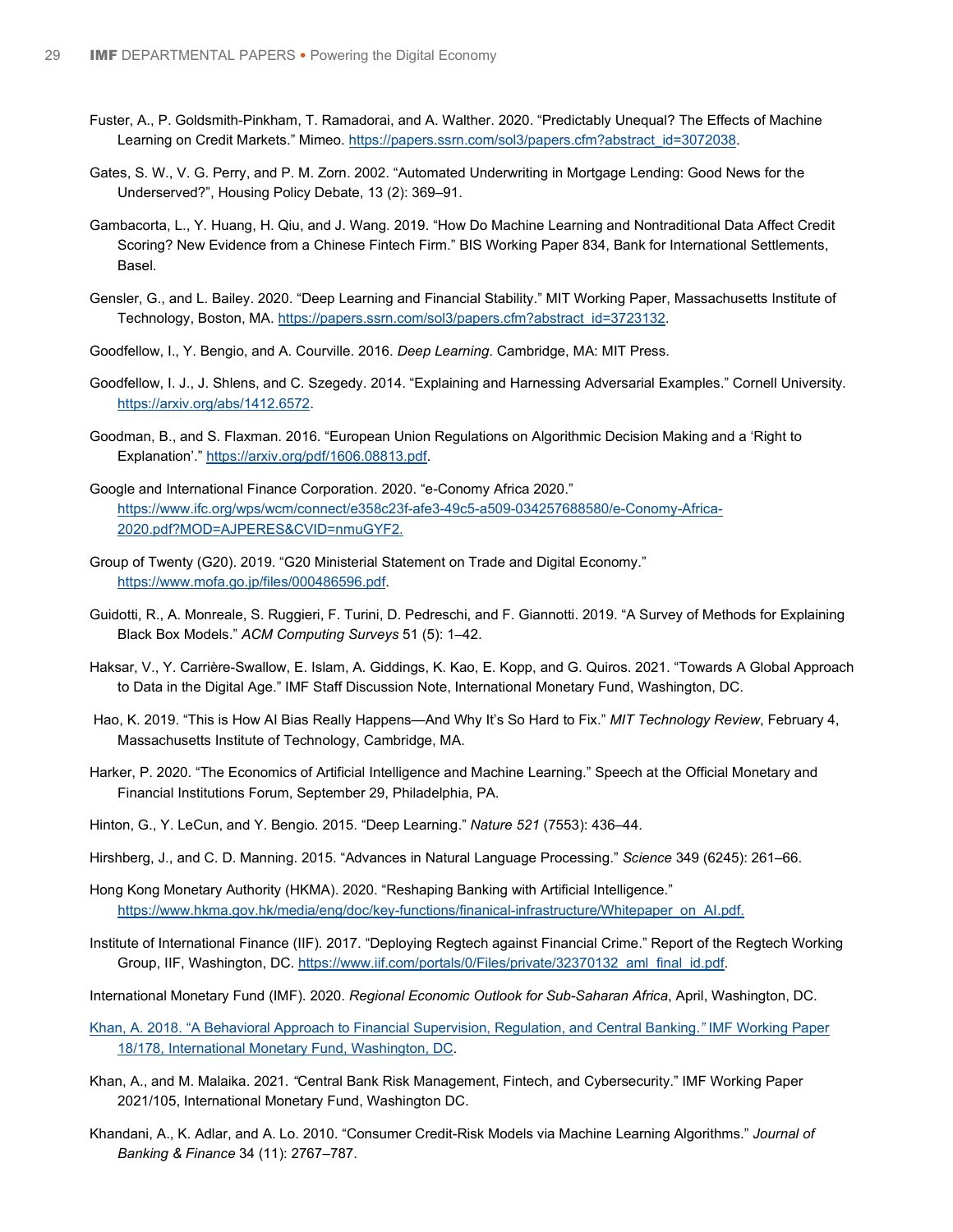- Kleinberg, J., H. Lakkaraju, J. Leskovec, J., Ludwig, J., and S. Mullainathan. 2018a. "Human Decisions and Machine Predictions." *The Quarterly Journal of Economics* 133 (1): 237–93.
- Kleinberg, J., J. Ludwig, S. Mullainathan, A. Rambachan. 2018b. "Algorithmic Fairness." *AEA Papers and Proceedings* 108: 22–27.
- Kleinberg, J., J. Ludwig, S. Mullainathan, C. Sunstein. 2019. "Discrimination in the Age of Algorithms." *Journal of Legal Analysis* 10: 113–74.
- Lehmann, E. L. 1951. "A General Concept of Unbiasedness." *The Annals of Mathematical Statistics* 22 (4): 587–92.
- Lessmann, S., B. Baesens, H. V. Seow, and L. C. Thomas. 2015. "Benchmarking State-of-the-Art Classification Algorithms for Credit Scoring: An Update of Research." *European Journal of Operational Research* 247 (1): 124–36.
- Liu, K., B. Dolan-Gavitt, and S. Garg. 2018. "Fine-Pruning: Defending against Backdooring Attacks on Deep Neural Networks." In *Research in Attacks, Intrusions, and Defenses*, edited by M. Bailey, T. Holz, M. Stamatogiannakis, and S. Ioannidis, 273–94. Cham, Switzerland: Springer.
- Mayson, S. G. 2019. "Bias In, Bias Out." *The Yale Law Journal* 128 (8): 2218–300.
- McKinsey. 2020a. "AI-Bank of the Future: Can Banks Meet the AI Challenge?" [https://www.mckinsey.com/industries/financial-services/our-insights/ai-bank-of-the-future-can-banks-meet-the-ai](https://nam10.safelinks.protection.outlook.com/?url=https%3A%2F%2Fwww.mckinsey.com%2Findustries%2Ffinancial-services%2Four-insights%2Fai-bank-of-the-future-can-banks-meet-the-ai-challenge%23&data=04%7C01%7CGSHABSIGH%40imf.org%7C40924c4b9b0f424369dd08d910b3f96a%7C8085fa43302e45bdb171a6648c3b6be7%7C0%7C0%7C637559187448332808%7CUnknown%7CTWFpbGZsb3d8eyJWIjoiMC4wLjAwMDAiLCJQIjoiV2luMzIiLCJBTiI6Ik1haWwiLCJXVCI6Mn0%3D%7C1000&sdata=WW1zcHRCoics0lgcnKy5OhtvnDekqbXLlyNawWXWCIU%3D&reserved=0)[challenge#.](https://nam10.safelinks.protection.outlook.com/?url=https%3A%2F%2Fwww.mckinsey.com%2Findustries%2Ffinancial-services%2Four-insights%2Fai-bank-of-the-future-can-banks-meet-the-ai-challenge%23&data=04%7C01%7CGSHABSIGH%40imf.org%7C40924c4b9b0f424369dd08d910b3f96a%7C8085fa43302e45bdb171a6648c3b6be7%7C0%7C0%7C637559187448332808%7CUnknown%7CTWFpbGZsb3d8eyJWIjoiMC4wLjAwMDAiLCJQIjoiV2luMzIiLCJBTiI6Ik1haWwiLCJXVCI6Mn0%3D%7C1000&sdata=WW1zcHRCoics0lgcnKy5OhtvnDekqbXLlyNawWXWCIU%3D&reserved=0)
- McKinsey. 2020b. "The State of AI in 2020: Survey.[" https://www.mckinsey.com/business-functions/mckinsey-analytics/our](https://www.mckinsey.com/business-functions/mckinsey-analytics/our-insights/global-survey-the-state-of-ai-in-2020)[insights/global-survey-the-state-of-ai-in-2020.](https://www.mckinsey.com/business-functions/mckinsey-analytics/our-insights/global-survey-the-state-of-ai-in-2020)
- Miller, A. P. 2018. "Want Less-Biased Decisions? Use Algorithms." *Harvard Business Review*, July 26. [https://hbr.org/2018/07/want-less-biased-decisions-use-algorithms.](https://hbr.org/2018/07/want-less-biased-decisions-use-algorithms)
- Molnar, C. 2021. *Interpretable Machine Learning: A Guide for Making Black Box Models Explainable.*  [https://christophm.github.io/interpretable-ml-book/.](https://christophm.github.io/interpretable-ml-book/)
- Monetary Authority of Singapore (MAS). 2018. "Principles to Promote Fairness, Ethics, Accountability, and Transparency (FEAT) in the Use of Artificial Intelligence and Data Analytics in Singapore's Financial Sector."
- Murphy, K. P. 2012. *Machine Learning: A Probabilistic Perspective*. Cambridge, MA: MIT Press.
- Organisation for Economic Co-operation and Development (OECD). 2019. "Recommendation of the Council on Artificial Intelligence." OECD Legal Instruments, OECD, Paris[. https://legalinstruments.oecd.org/en/instruments/OECD-LEGAL-](https://legalinstruments.oecd.org/en/instruments/OECD-LEGAL-0449)[0449.](https://legalinstruments.oecd.org/en/instruments/OECD-LEGAL-0449)
- Organisation for Economic Co-operation and Development (OECD). 2021. "STIP Compass Database." OECD, Paris. [https://stip.oecd.org/stip.htm.](https://stip.oecd.org/stip.htm)
- Percha, B., and R. B. Altman. 2015. "Learning the Structure of Biomedical Relationships from Unstructured Text." *PLoS Computational Biology* 11 (7): e1004216.
- Petropoulos, A., V. Siakoulis, E. Stavroulakis, and A. Klamargias. 2019. "A Robust Machine Learning Approach for Credit Risk Analysis of Large Loan Level Datasets Using Deep Learning and Extreme Gradient Boosting." *IFC Bulletin* 49: 1486–506, Bank for International Settlements, Basel.
- Plous, S. 2002. "The Psychology of Prejudice, Stereotyping, and Discrimination: An Overview." In *Understanding Prejudice and Discrimination*, edited by S. Plous. New York: McGraw-Hill.
- Ponti, E.M., H. O'Horan, Y. Berzak, I. Vulić, R. Reichart, T. Poibeau, E. Shutova, and A. Korhonen. 2019. "Modeling Language Variation and Universals: A Survey on Typological Linguistics for Natural Language Processing." *Computational Linguistics* 45 (3): 559–601.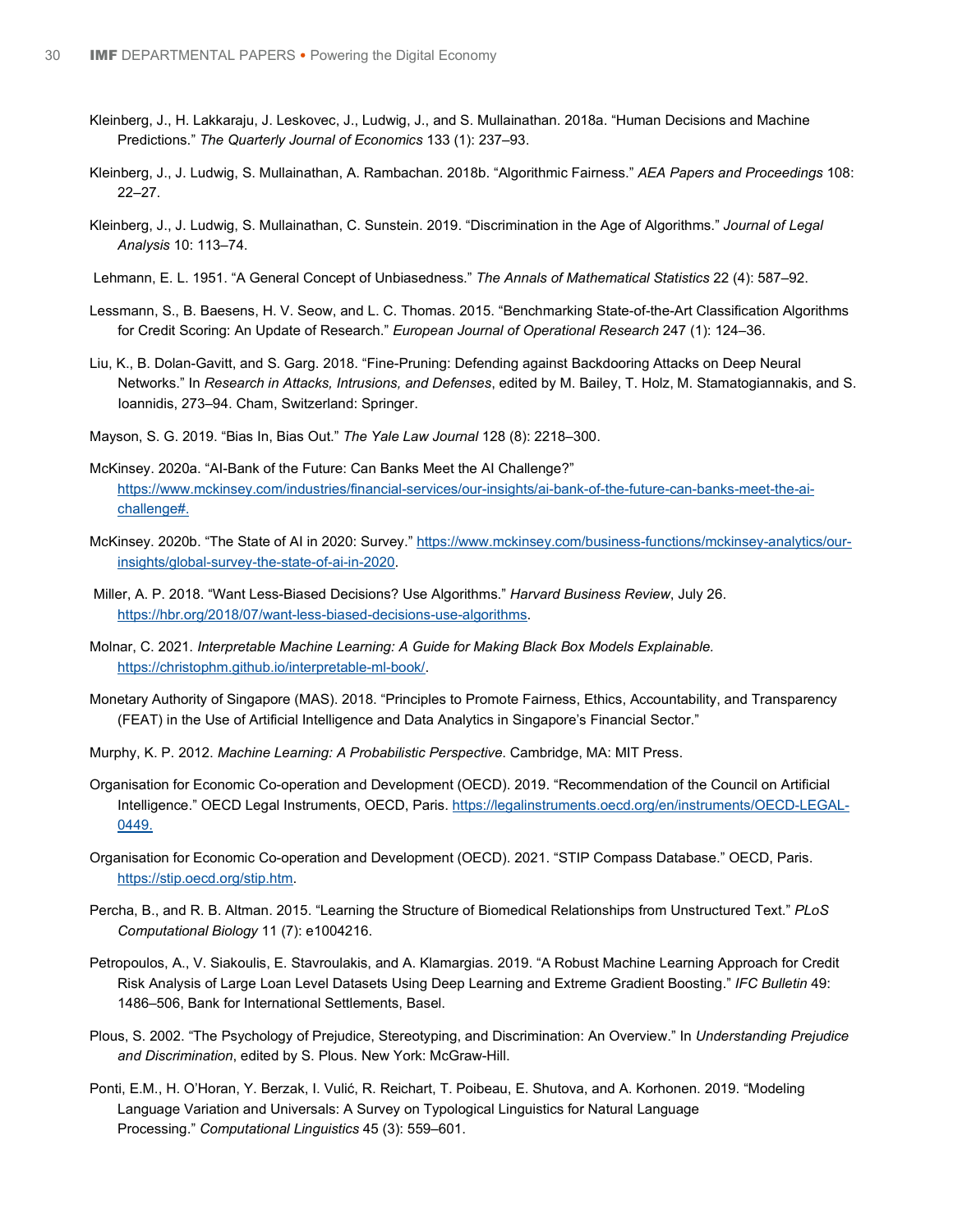- Ribeiro, M. T., S. Singh, and C. Guestrin. 2016. "'Why Should I Trust You?': Explaining the Predictions of Any Classifier." Cornell University. [https://arxiv.org/abs/1602.04938.](https://arxiv.org/abs/1602.04938)
- Sahay, R., U. E. von Allmen, A. Lahreche, P. Khera, S. Ogawa, M. Bazarbash, and K. Beaton. 2020. "The Promise of Fintech: Financial Inclusion in the Post–COVID-19 Era." Departmental Paper 20/09, International Monetary Fund, Washington, DC.
- Schizas, E., G. McKain, B. Zhang, A. Ganbold, P. Kumar, H. Hussain, K. J. Garvey, et al. 2019. "The Global Regtech Industry: Benchmark Report." Cambridge Centre for Alternative Finance. University of Cambridge, UK. [https://www.jbs.cam.ac.uk/wp-content/uploads/2020/08/2019-12-ccaf-global-regtech-benchmarking-report.pdf.](https://www.jbs.cam.ac.uk/wp-content/uploads/2020/08/2019-12-ccaf-global-regtech-benchmarking-report.pdf)
- Shapley, Lloyd S. 1953. "A Value for N-Person Games." *Contributions to the Theory of Games* 2 (28): 307–17.
- Silberg, J., and J. Manyika. 2019. "Notes from the AI Frontier: Tackling Bias in AI (and in Humans)." McKinsey Global Institute.
- Stanford University. 2019. "The AI Index 2019 Annual Report." AI Index Steering Committee, Human-Centered AI Institute, Stanford University, Stanford, CA. [https://hai.stanford.edu/sites/default/files/ai\\_index\\_2019\\_report.pdf.](https://hai.stanford.edu/sites/default/files/ai_index_2019_report.pdf)
- Stix, C. 2020. "A Survey of the European Union's Artificial Intelligence Ecosystem." JRC Science Hub Communities, European Commission, Brussels. [https://ec.europa.eu/jrc/communities/sites/default/files/ff3afe\\_1513c6bf2d81400eac182642105d4d6f.pdf.](https://ec.europa.eu/jrc/communities/sites/default/files/ff3afe_1513c6bf2d81400eac182642105d4d6f.pdf)
- Sy, A., R. Maino, A. Massara, H. Perez-Saiz, and P. Sharma. 2019. "Fintech in Sub-Saharan African Countries: A Game Changer?" Departmental Paper 19/04, International Monetary Fund, Washington, DC.
- Szegedy, C., W. Zaremba, I. Sutskever, J. Bruna, D. Erhan, I. Goodfellow, and R. Fergus. 2014. "Intriguing Properties of Neural Networks." Cornell University[. https://arxiv.org/abs/1312.6199.](https://arxiv.org/abs/1312.6199)
- Triepels, R., H. Daniels, and R. Heijmans. 2018. "Detection and Explanation of Anomalous Payment Behavior in Real Time Gross Settlement Systems." In *Enterprise Information Systems*, edited by S. Hammoudi, M. Śmiałek, O. Camp, and J. Filipe, 145–61. Cham: Springer Verlag.
- United Nations (UN). 2019. A United Nations System-Wide Strategic Approach and Road Map for Supporting Capacity Development on Artificial Intelligence, CEB/2019/1/Add.3 (17 June 2019). rom undocs.org/en/CEB/2019/1/Add.3.
- United Nations Educational, Scientific and Cultural Organization (UNESCO). 2021. Intergovernmental Meeting of Experts (Category II) related to a Draft Recommendation on the Ethics of Artificial Intelligence. [https://unesdoc.unesco.org/ark:/48223/pf0000373434.](https://unesdoc.unesco.org/ark:/48223/pf0000373434)
- Wang, J. C., and C. B. Perkins. 2019. "How Magic a Bullet Is Machine Learning for Credit Analysis? An Exploration with FinTech Lending Data." Federal Reserve of Boston Working Paper 19–16.
- Wang, T. 2016 "The Human Insights Missing from Big Data." https://www.ted.com/talks/tricia\_wang\_the\_human\_insights missing from big data.
- World Economic Forum (WEF). 2018. "The New Physics of Financial Services: Understanding How Artificial Intelligence is Transforming the Financial Ecosystem." http://www3.weforum.org/docs/WEF\_New\_Physics\_of\_Financial\_Services.pdf.
- World Economic Forum (WEF). 2020. "Transforming Paradigms: A Global AI in Financial Services Survey." World Economic Forum and Cambridge Centre for Alternative Finance. [http://www3.weforum.org/docs/WEF\\_AI\\_in\\_Financial\\_Services\\_Survey.pdf.](http://www3.weforum.org/docs/WEF_AI_in_Financial_Services_Survey.pdf)